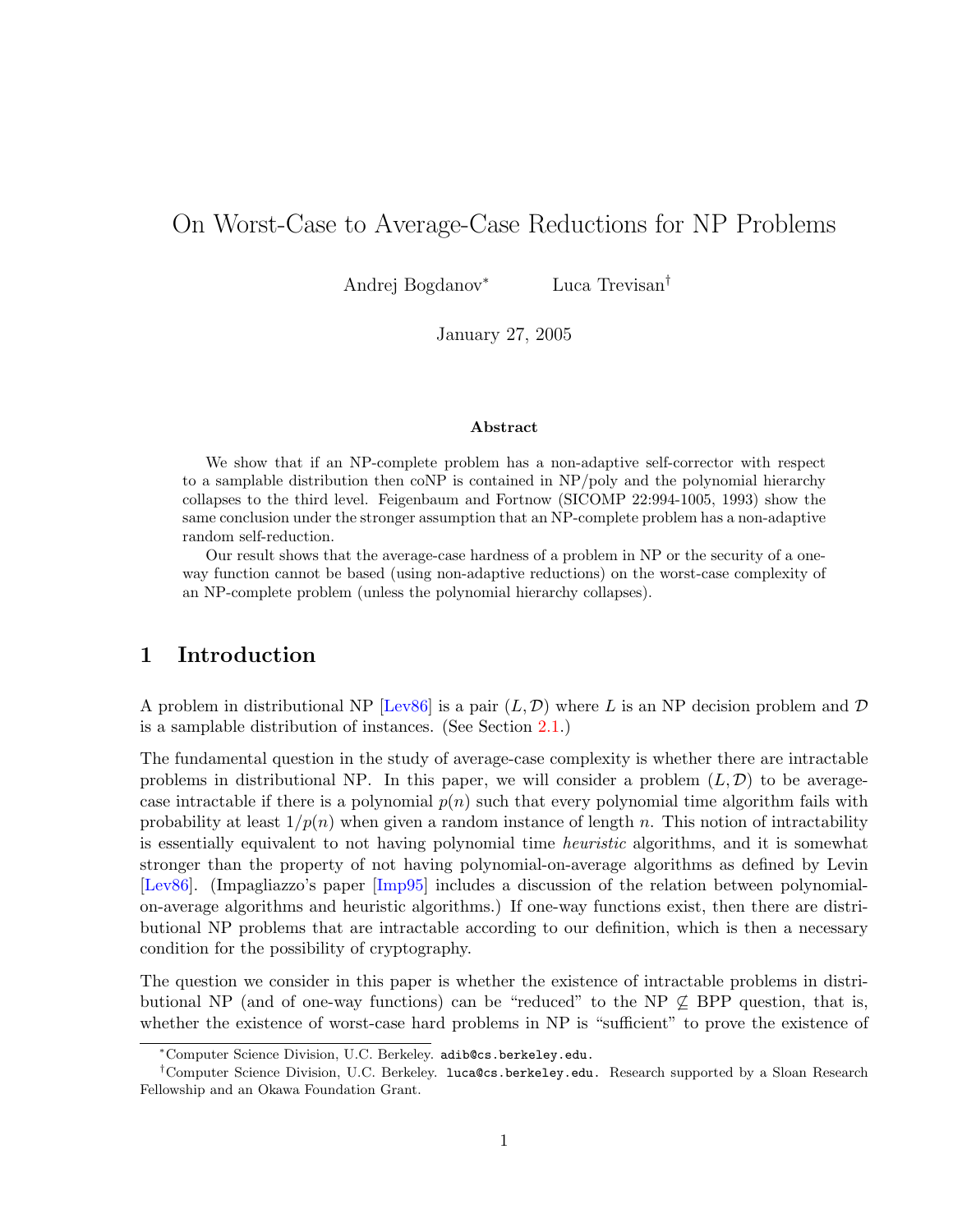<span id="page-1-2"></span>average-case hard ones. The question of whether there are cryptosystems that are NP-hard to break, that is, whose security can be based on the assumption that  $NP \not\subseteq BPP$ , is as old as modern cryptography itself, and it was asked in [\[DH76,](#page-24-2) Section 6].

As we review below, there is contrasting evidence about what the answer to this question is.

#### Lattice Problems

Ajtai [\[Ajt96\]](#page-23-0) shows that an algorithm that solves well on average the shortest vector problem (an NP problem) under a certain samplable distribution of instances implies an algorithm that solves, in the worst case, an approximate version of the shortest vector problem. The latter can be seen as an NP promise problem. If the latter problem were NP-complete, then we would have a reduction relating the average-case hardness of an NP distributional problem to the worst-case hardness of an NP-complete problem. Unfortunately, the latter problem is known to be in NP ∩ coNP, and therefore it is unlikely to be NP-hard. However, it is conceivable that improved versions of Ajtai's argument could show the equivalence between the average-case complexity of a distributional NP problem and the worst-case complexity of an NP problem. Micciancio [\[Mic04\]](#page-25-0) and Micciancio and Regev [\[MR04\]](#page-25-1) improve Ajtai's reduction by showing that a good on average problem for the shortest vector problem implies better worst-case approximation algorithms. Such approximations, however, still correspond to a promise problem known to be in NP  $\cap$  coNP.

Ajtai's approach has been extended by Ajtai and Dwork [\[AD97\]](#page-23-1) and Regev [\[Reg03\]](#page-25-2), who present public-key cryptosystems whose security (which is a stronger condition than the existence of intractable problems in distributional NP) is equivalent to the worst-case complexity of certain NP promise problems.[1](#page-1-0)

#### Previous Work on Worst-case versus Average-case Complexity in NP

As discussed in [\[Imp95\]](#page-24-1), we know oracles relative to which NP  $\&$  P/poly but there is no intractable problem in distributional NP, and, consequently, one-way functions do not exist. Therefore, any proof that "NP  $\&$  BPP implies the existence of an intractable problem in distributional NP" must use a non-relativizing argument.

This, however, does not say much about the potential of Ajtai's techniques. Ajtai's argument, as well as later generalizations, exploits properties of specific problems, and it does not relativize.

Feigenbaum and Fortnow [\[FF93\]](#page-24-3) consider the notion of a locally random reduction, which is a natural, and possibly non-relativizing, way to prove that the average-case complexity of a given problem relates to the worst-case complexity of another one. A locally random reduction from a language L to a distributional problem  $(L', \mathcal{D})$  is a polynomial-time oracle procedure R such that  $R^{L}$  solves L and, furthermore, each oracle query of  $R^{L'}(x)$  is distributed according to  $\mathcal{D}^{2}$  $\mathcal{D}^{2}$  $\mathcal{D}^{2}$ . Clearly,

<span id="page-1-0"></span><sup>1</sup>Once more, these promise problems are known to be in NP∩coNP, but it is conceivable that improved reductions could base the security of a cryptosystem on the worst-case complexity of an NP-hard promise problem.

<span id="page-1-1"></span><sup>&</sup>lt;sup>[2](#page-7-1)</sup>More precisely, according to the restriction of  $D$  to inputs of length polynomially related to x. See Section 2 for a more precise definition.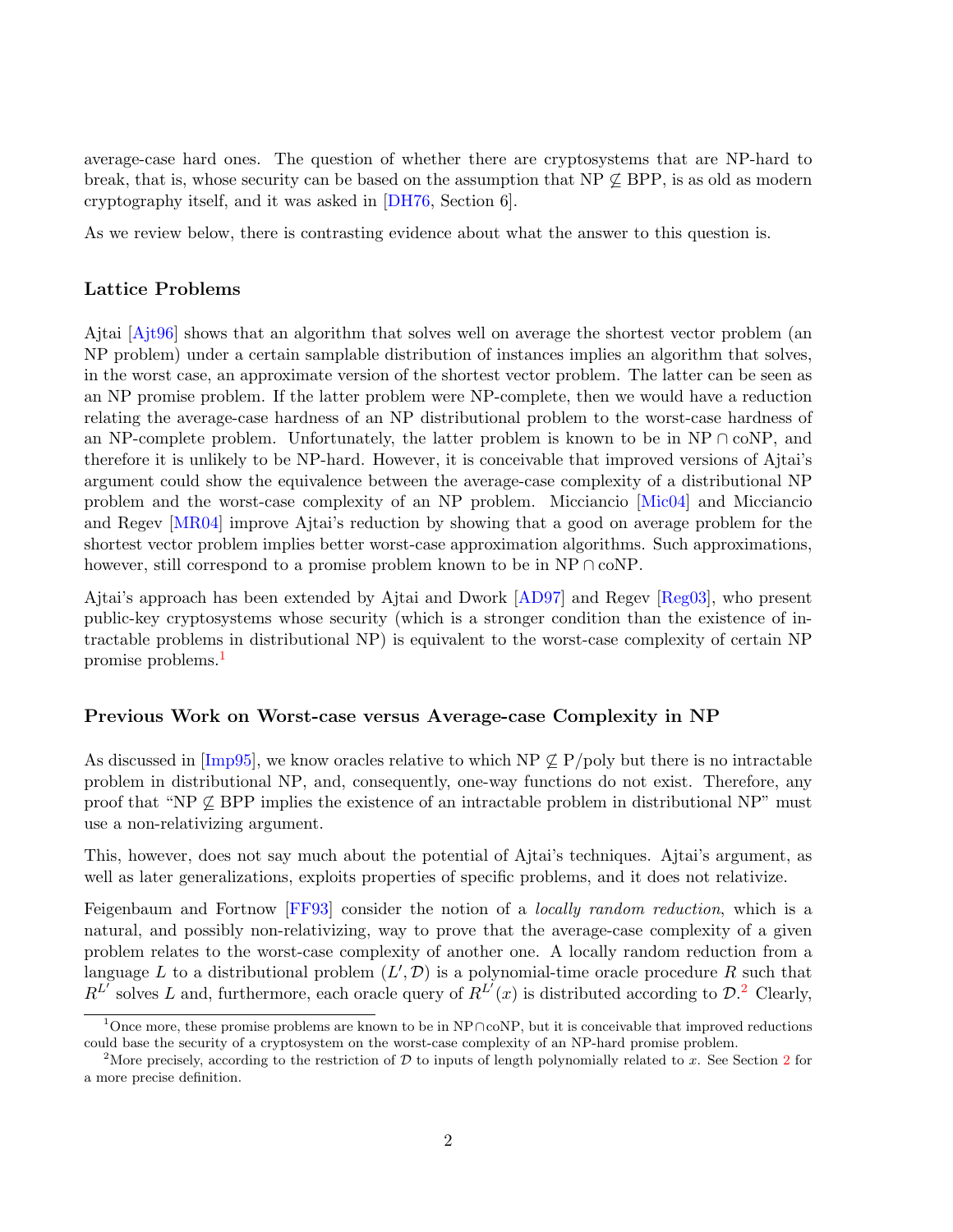<span id="page-2-1"></span>such a reduction converts a heuristic polynomial time algorithm for  $(L', \mathcal{D})$  (with sufficiently small error probability) into a BPP algorithm for  $L$ . If we could have a locally random reduction from, say, 3SAT to some problem  $(L', \mathcal{D})$  in distributional NP, then we would have proved that if NP  $\nsubseteq$  BPP then distributional NP contains intractable problems.

Feigenbaum and Fortnow show that if there is a *non-adaptive* locally random reduction from a problem L to a problem  $(L', \mathcal{D})$  in distributional NP, then L is in coNP/poly. In particular, if L is NP-complete, then  $NP \subseteq \text{coNP}/\text{poly}$  and the polynomial hierarchy collapses.

Locally random reductions are a natural notion, and they have been used to establish the worst-case to average-case equivalence of certain PSPACE-complete and EXP-complete problems. Therefore, the result of Feigenbaum and Fortnow rules out a natural and general approach to prove a statement of the form "if  $NP \not\subseteq BPP$  then distributional NP contains intractable problems."

#### Previous Results on Cryptography versus NP-hardness

An earlier paper of Brassard [\[Bra79\]](#page-24-4) considers the question of whether there can be a *public key* cryptosystem whose security can be reduced to solving an NP-complete problem. Brassard argues that, under some assumptions on the key-generation algorithm and the encryption procedure, the problem of inverting the encryption is in  $NP \cap coNP$ , and therefore unlikely to be equivalent to an NP-complete problem. Goldreich and Goldwasser [\[GG98\]](#page-24-5) revisited the issue more recently, and tried to remove some of the assumptions in Brassard's result. They showed that the existence of a reduction from an NP-complete problem to the problem of breaking a public-key cryptosystem would imply the collapse of the polynomial hierarchy (under some assumptions on the way the reduction works and/or on the key generation algorithm).

The results of Brassard [\[Bra79\]](#page-24-4) and of Goldreich and Goldwasser [\[GG98\]](#page-24-5) refer to the complexity of breaking a cryptosystem for every message and for every key. Clearly, if even such a strong form of attack cannot be NP-hard (under certain assumptions) then neither can the weaker form of attack considered in standard definitions of security (in which the attacker only needs to distinguish the encryptions of two possible messages with noticeable probability). In the setting of *private* key encryption, however, this approach does not seem to work, and it seems necessary to specifically address the issue of the average-case complexity of attacking a construction. In particular, the possibility of private-key encryption is equivalent to the existence of one-way functions, and it is well known that there are "one-way functions" that are NP-hard to invert on all inputs.<sup>[3](#page-2-0)</sup>

A natural definition of "reduction from an NP-complete problem to the problem of inverting well on average a one-way function f" is as follows: a reduction is an oracle probabilistic polynomial time procedure R such that for some polynomial p and for every oracle A that inverts f on a  $1 - 1/p(n)$ inputs of length n, we have that  $R^A$  is a BPP algorithm for 3SAT. The techniques of Feigenbaum and Fortnow imply that if  $R$  is non-adaptive, and if all of its oracle queries are done according to the same distribution (that depends only on the length of the input), then the existence of such a reduction implies that the polynomial hierarchy collapses.

<span id="page-2-0"></span><sup>&</sup>lt;sup>3</sup>For example, take the function that on input a 3SAT formula  $\phi$  and an assignment a, outputs 0. $\phi$  if the formula is not satisfied by a, and outputs  $1.\phi$  otherwise.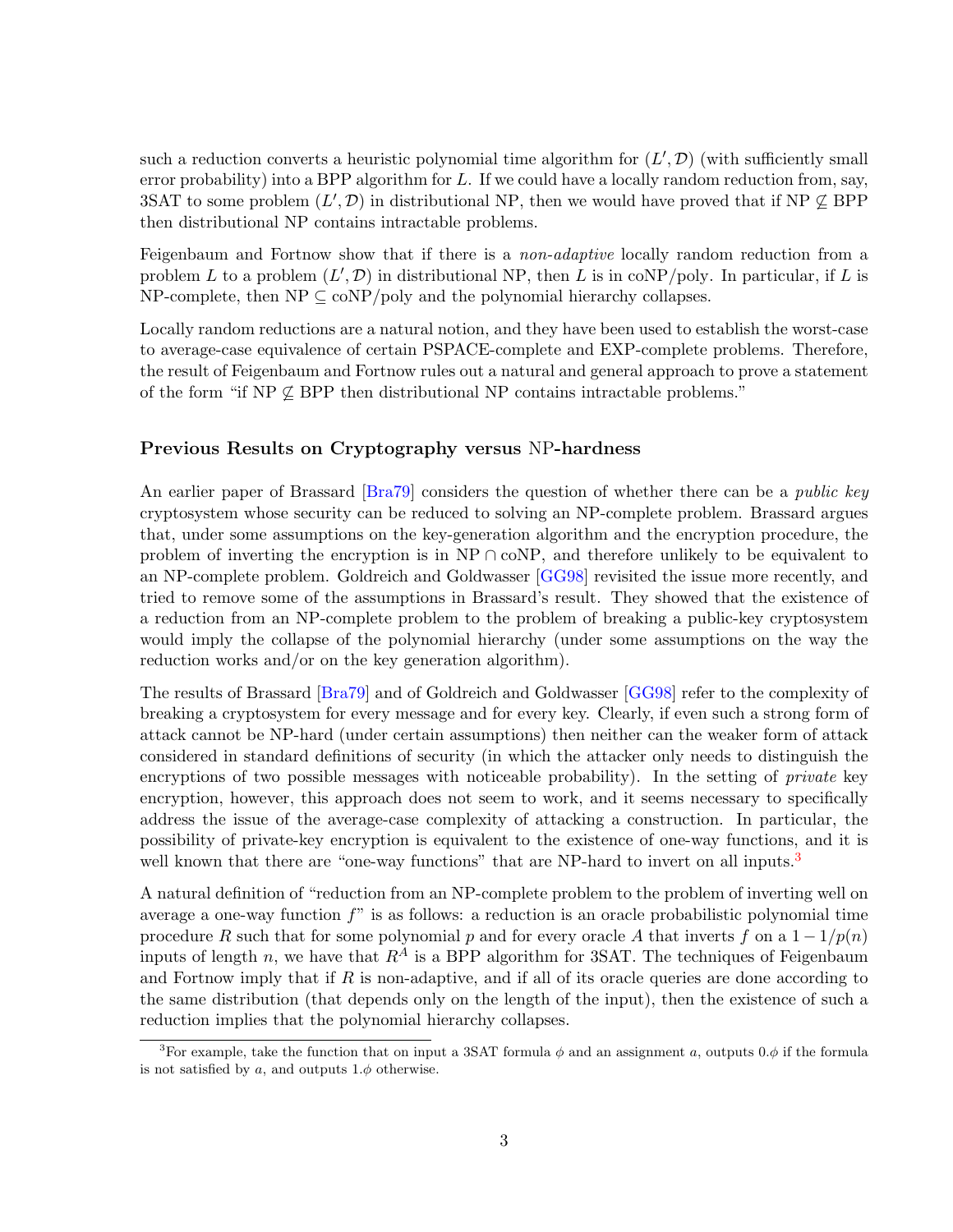<span id="page-3-0"></span>As we explain below, our results show the same conclusion without the assumption on the distribution of the queries made by  $R^A$ . (But we still need the assumption that the queries are non-adaptive.)

### Our Result

We say that a language L has a worst-case to average-case reduction with parameter  $\delta$  to a distributional problem  $(L', \mathcal{D})$  if there is a reduction R (realized by a probabilistic polynomial time algorithm) such that, for every oracle A that agrees with L' on inputs of probability mass  $1 - \delta$ according to  $\mathcal D$  on each input length,  $R^A$  solves L on every input.

If  $L$  and  $L'$  are the same language, then the reduction is called a self-corrector, a notion independently introduced by Blum and others [\[BLR93\]](#page-24-6) and by Lipton [\[Lip89\]](#page-24-7) in the context of program checking [\[Blu88,](#page-24-8) [BK95\]](#page-24-9).

As argued below, a locally random reduction is also a worst-case to average-case reduction and a random self-reduction is also a self-corrector, but the reverse need not be true.

In this paper we show that if there is a worst-case to average-case reduction with parameter  $1/poly(n)$  from an NP-complete problem L to a distributional NP problem  $(L, \mathcal{D})$ , then NP  $\subset$ coNP/poly and the polynomial hierarchy collapses. In particular, if an NP-complete problem has a self-corrector with respect to a samplable distribution, then the polynomial hierarchy collapses.

We first prove the result for the special case in which the distribution  $\mathcal D$  is uniform. Then, using reductions by Impagliazzo and Levin [\[IL90\]](#page-24-10) and by Ben-David and others [\[BCGL89\]](#page-23-2), we show that the same is true even if the reduction assumes a good-on-average algorithm for the search version of  $L'$ , and even if we measure average-case complexity for  $L'$  with respect to an arbitrary samplable distribution D.

The generalization to arbitrary samplable distributions and to search problems also implies that there cannot be any non-adaptive reduction from an NP-complete problem to the problem of inverting a one way function.

Our result also rules out non-adaptive reductions from an NP-complete problem to the problem of breaking a public-key cryptosystem. The constraint of non-adaptivity of the reduction is incomparable to the constraints in the results of Goldreich and Goldwasser [\[GG98\]](#page-24-5).

It should be noted that the reductions of Ajtai, Dwork, Micciancio, and Regev [\[Ajt96,](#page-23-0) [AD97,](#page-23-1) [Mic04,](#page-25-0) [Reg03,](#page-25-2) [MR04\]](#page-25-1) are adaptive.

### Comparison with Feigenbaum-Fortnow [\[FF93\]](#page-24-3)

It is easy to see that a locally random reduction R from L to L' that makes q queries, each distributed according to a distribution  $\mathcal{D}$ , is also a worst-case to average-case reduction with parameter  $\Omega(1/q)$ from L to  $(L', \mathcal{D})$ . Indeed, if A is an oracle that has agreement, say,  $1 - 1/4q$  with L' (as measured by  $\mathcal{D}$ ), and we access the oracle via q queries, each distributed according to  $\mathcal{D}$ , there is a probability at least  $3/4$  that queries made to A are answered in the same way as queries made to  $L'$ .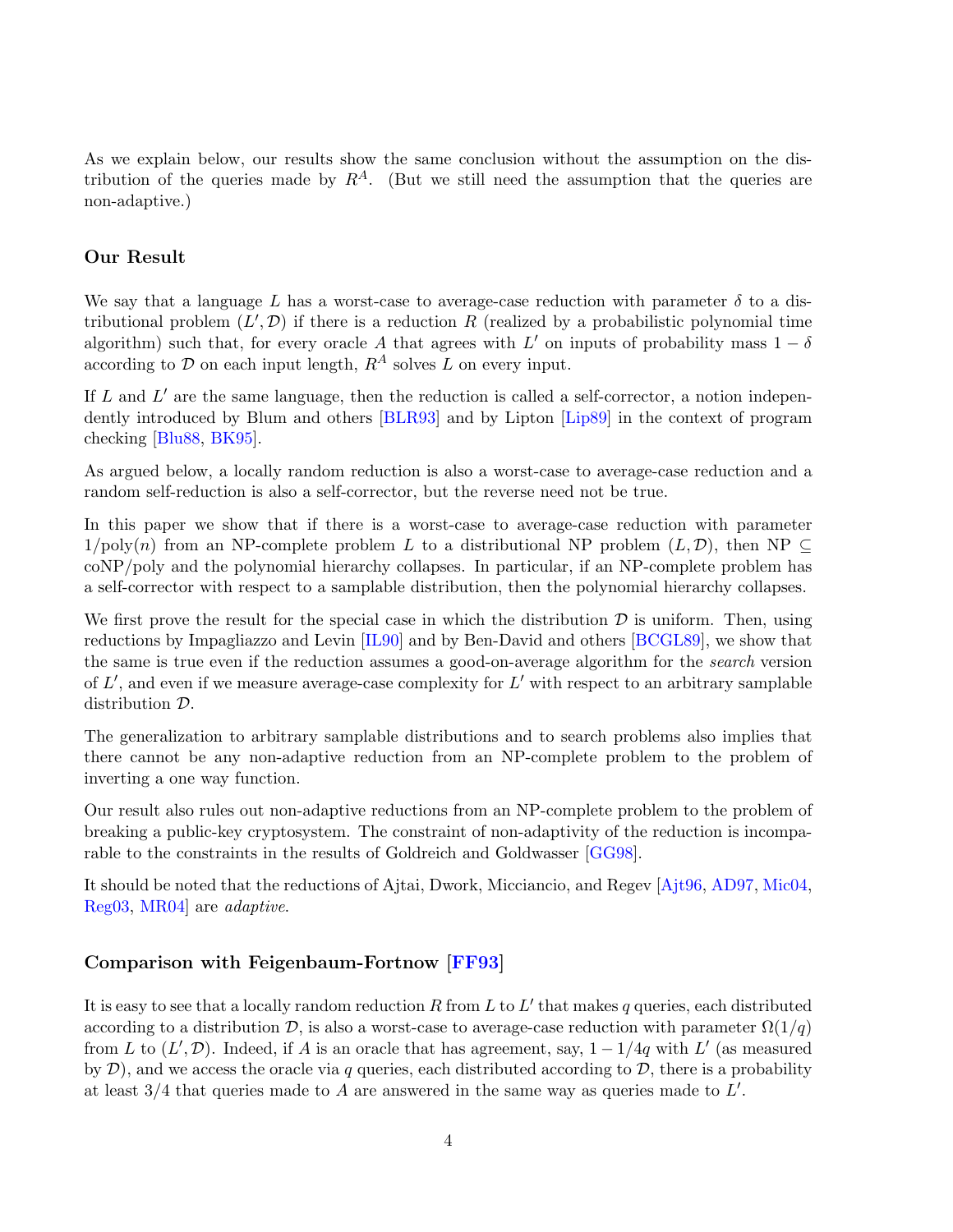<span id="page-4-0"></span>On the other hand, the restriction that all queries must have the same distribution is quite strong, and one could imagine reductions where the distribution of the queries is somewhat dependent on the input, as long as, for every small subset of possible queries, a majority of the queries land outside of the subset with high probability.

For example, in the setting of Levin's theory of average-case complexity, one uses "average-case to average-case" reductions between two distributional problems  $(L, \mathcal{D})$  and  $(L', \mathcal{D}')$ , where the reduction uses an oracle that solves well an average problem  $(L', \mathcal{D}')$  in order to solve well on average problem  $(L, \mathcal{D})$ . The reduction, however, does not make oracle queries according  $\mathcal{D}'$ , but rather with respect to a different distribution that is *dominated* by  $\mathcal{D}'$  (that is, no instance is produced with a probability more than polynomially larger than in the uniform distribution.) Some important reductions, most notably those in [\[BCGL89,](#page-23-2) [IL90\]](#page-24-10), do not even satisfy this "domination" properties, and make most of their queries into the oracle according to distributions that are possibly very different from  $\mathcal{D}'$ .

Motivated by the notion of domination in Levin's theory, we could first generalize the notion of locally random reduction as follows: we could define a *smooth random reduction* from L to  $(L', \mathcal{D})$ to be a probabilistic polynomial time oracle procedure R such that  $R^{L'}$  solves L correctly, and such that each oracle query is made with a probability at most polynomially larger than in the uniform distribution.

It seems, however, more interesting to just drop all restrictions on the distribution of the queries of R, and just impose the condition that we are interested in: that R works when given any oracle that solves  $L'$  well on average.

Readers who are familiar with the following notions will note that the relation between locally random reductions and our notion of worst-case to average-case reduction is similar to the relation between one-round private information retrieval and locally checkable codes. In one-round private information retrieval, a user is given oracle access to the encoding of a certain string, and wants to retrieve one bit of the string by making a bounded number of queries; the restriction is that the i-th query must have a distribution independent of the bit that one is interested in. In a locally checkable code, a decoder is given oracle access to the encoding of a certain string, and the encoding has been corrupted in a  $\delta$  fraction of places; the decoder wants to retrieve a bit of the original string by making a bounded number of queries. The notion of a smooth code, which is the analogue of a smooth random reduction, has also been studied. In a smooth code, a decoder is given oracle access to the encoding of a certain string, and wants to retrieve one bit of the string by making a bounded number of queries; the restriction is that the distribution of each query should be dominated by the uniform distribution.

For unbounded users/decoder the three notions have been shown equivalent [\[KT00,](#page-24-11) [GKST02\]](#page-24-12), but the same methods do not work in the computationally bounded setting studied in this paper. One step in our proof is, however, inspired by the techniques used to show this equivalence.

# Our Proof

As in the work of Feigenbaum and Fortnow, we use the fact that problems in  $coAM<sup>poly</sup>$  (the nonuniform version of coAM) cannot be NP-complete unless the polynomial hierarchy collapses. So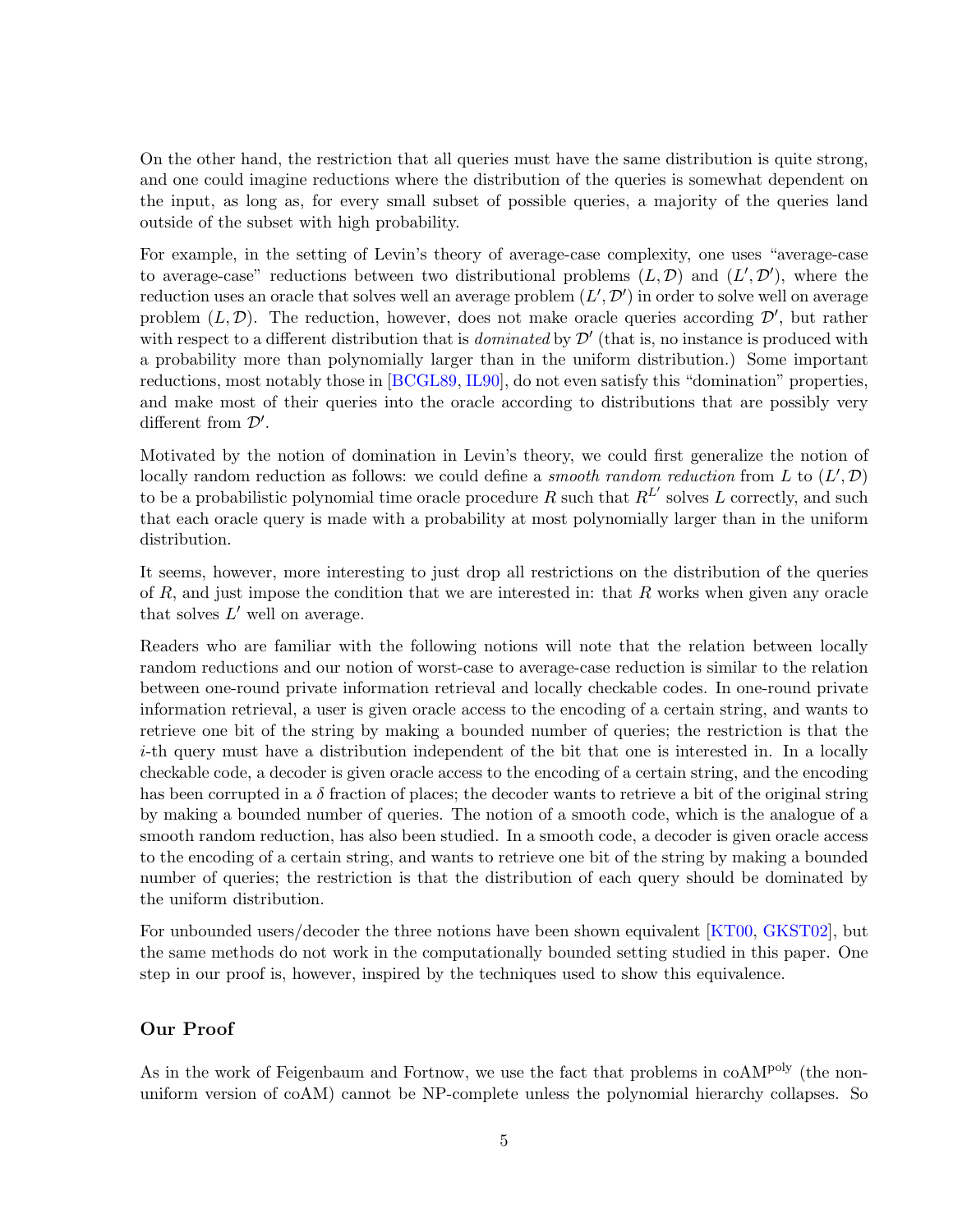our goal is to show that if L is in NP and it has a  $1/poly(n)$  worst-case to average-case reduction to a language  $L'$  in NP, then L is also in coAM<sup>poly</sup>.

We start by discussing the case in which  $\mathcal D$  is the uniform distribution.

The Feigenbaum-Fortnow protocol. Let us first briefly review the proof of Feigenbaum and Fortnow. Given x, a prover wants to prove that  $R^{L'}(x)$  rejects with high probability (implying  $x \notin L$ , where R makes q non-adaptive queries, each uniformly distributed. The (non-uniform) verifier generates k independent computations of  $R^{L'}(x)$  and sends to the prover all the kq queries generated in all the  $k$  runs. The prover has to provide all the answers, and certificates for all the YES answers. The verifier, non-uniformly, knows the overall fraction p of queries of  $R^{L'}(x)$  whose answer is YES and, if k is large enough, the verifier expects the number of YES answers from the prover to be concentrated around kqp, and it rejects if the prover gives fewer than  $kqp - O(q\sqrt{k})$ YES answers. A cheating prover can only cheat by sayng NO on a YES instance, and cannot do so on more than  $O(q\sqrt{k})$  instances. If k is sufficiently larger than q, then with high probability either the verifier rejects or at least one of the k computations of  $R^{L'}(x)$  yields correct answers.

**Handling Smooth Reductions.** The Feigenbaum-Fortnow protocol can be used with *every* oracle procedure  $R^{(1)}$ , provided that given x we can get a good estimate of the average number of oracle queries of  $R^{L'}(x)$  that are answered YES. Suppose that R is a smooth random reduction, that is, each possible query is generated with probability at most polynomially larger than in the uniform distribution. We devise a *hiding protocol* in which the verifier either rejects or gets a good estimate of the fraction of queries of  $R^{L'}(x)$  that are answered YES. We pick at random a query y of  $R^{(0)}(x)$ , that is, we select randomness for  $R^{(0)}(x)$ , we get q queries, and pick at random one of them. Then we "immerse"  $y$  in a random position in a sequence of  $k$  random instances of the same length, and we give the sequence to the prover. The prover has to say which of the elements in the sequence is a YES instance, and give a certificate for each of them; it is also required to give at least  $pk - O(\sqrt{k})$  certificates, where p is the fraction of elements of L of that length that are YES instances (the verifier is given p non-uniformly). A cheating prover can give at most  $O(\sqrt{k})$  wrong instances (the verifier is given p non-uniformly). A cheating prover can give at most  $O(\sqrt{\kappa})$  wrong<br>answers and, roughly speaking, if k is large enough, much more than  $\sqrt{k}$  elements of the sequence look like queries of  $R^{(1)}(x)$ . With high probability, either the verifier rejects or it gets the right answer for y. Repeating the process in parallel many times gives a good estimate of the fraction of queries that are answered YES. This argument is already powerful enough to generalize the result of Feigenbaum and Fortnow to smooth reductions.

**Handling General Reductions.** Let R be an arbitrary  $\delta$  worst-case to average-case reduction from L to L' such that  $R^{(0)}(x)$  makes q queries of length m. Intuitively, we would like to convert R to a smooth reduction as follows: fix a threshold  $t = q/\delta$ , then for every query made by  $R^{(1)}(x)$ compute the probability that that query be generated by  $R^{(1)}(x)$ . Call a possible query "heavy" if it is generated with probability more than  $t/2^m$  be the reduction, and "light" otherwise. Ask light queries to the oracle, and do not ask the heavy ones, but proceed as if the heavy ones had been answered NO. Let R' be this modified procedure. Then  $R^{l\bar{l}'}(x)$  behaves like  $R^{A}(x)$  where A differs from L' only on the queries that have a probability more than  $t/2^m$  of being generated, so that A agrees with L' on at least a  $1-\delta$  fraction of inputs, and  $R^{(L)}(x)$  works with high probability.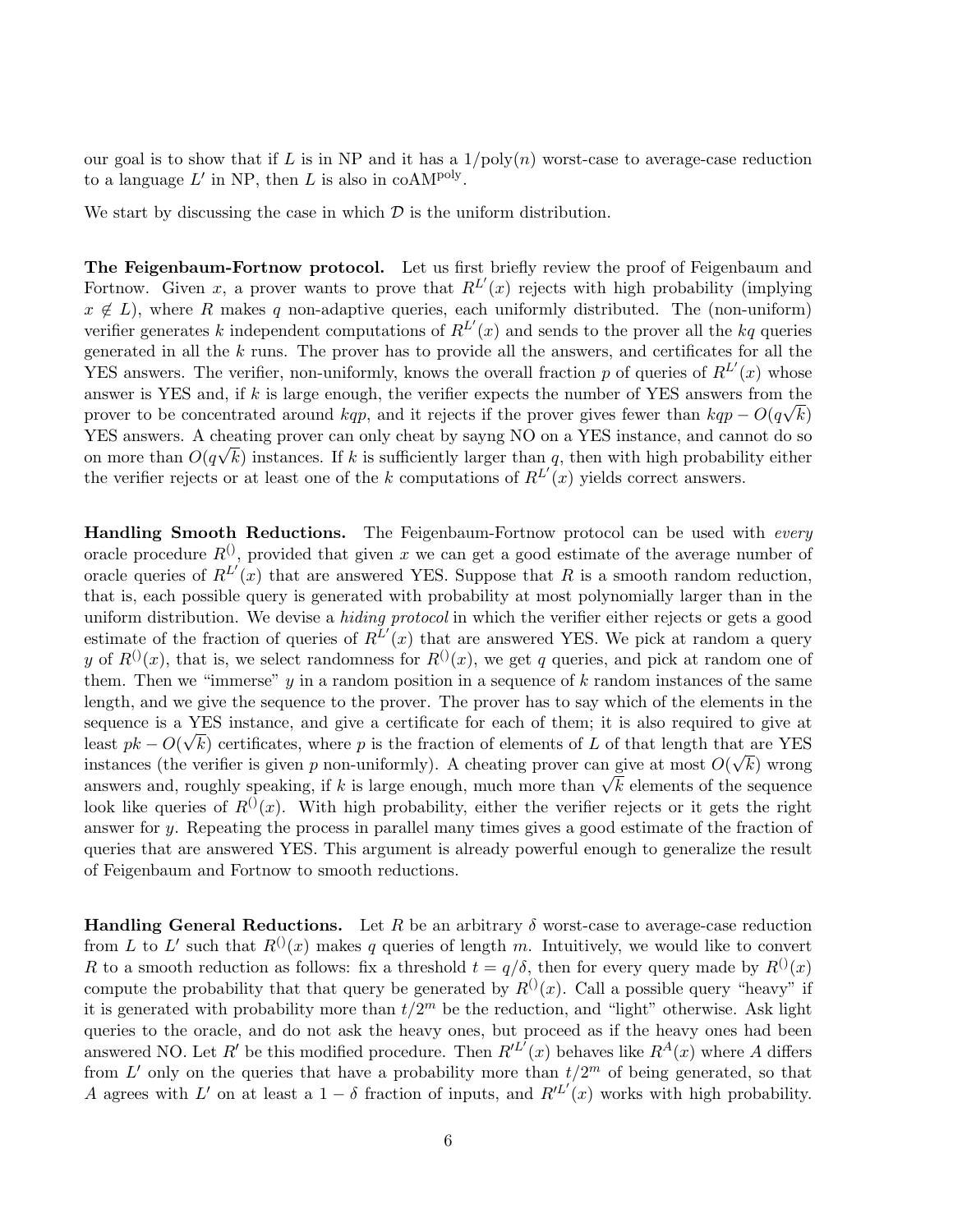<span id="page-6-2"></span>Furthermore,  $R'$  is smooth by construction.<sup>[4](#page-6-0)</sup> The problem is that it is hard to compute, or even to prove in an AM protocol, the exact value of the probability that a given query be asked by  $R$ . We will settle for approximations, and, roughly speaking,  $R'$  will ask a query y to the oracle if the probability of y is less than  $t(1 - \epsilon)/2^m$  and will simulate a NO answer to y if the probability of y is more than  $t(1+\epsilon)/2^m$ . In the analysis, we clearly get in trouble if a lot of queries have probability between  $t(1-\epsilon)/2^m$  and  $t(1+\epsilon)/2^m$ . By picking t at random in a certain range, instead of fixing it to  $\delta/q$ , we can make sure that with high probability there are few queries for which we get in trouble. Given a query y and a threshold t, the Goldwasser-Sipser  $[GSS6]$  protocol can be used to prove that the query y is "approximately heavy."<sup>[5](#page-6-1)</sup> Unfortunately there is no good protocol to prove that  $y$  is an approximately light query. Instead, we show how to use the Aiello-H $\hat{\text{a}}$ stad [\[AH91\]](#page-23-3) protocol to convince the verifier that the fraction of light queries is approximately some value  $\ell$ . Then the verifier runs a modified immersion protocol to estimate the fraction of heavy queries that are answered YES. In the modified immersion protocol, the prover receives a random query of  $R^{(i)}(x)$  immersed in a sequence or uniformly random strings. The prover has to provide a certificate for each YES instance, and also, for each string that is a heavy query of the protocol, a proof that it is a heavy query. Then the verifier can check that the fraction of queries identified as heavy is about  $1-\ell$ , and get a good estimate r of the fraction of heavy queries whose answer is YES. Finally, we run a modified Feigenbaum-Fortnow protocol in which we give to the prover the queries of k instantiations of  $R^{(1)}(x)$ . The prover has to provide certificates for all the YES instances, and proofs of heaviness for all the heavy queries. The verifier checks that about  $(1 - \ell)kq$  queries are claimed to be heavy, a fraction  $r$  of them has certificates, and proceed as if the non-heavy queries had been answered NO.

General Distributions, Search Problems, One-Way Functions. So far we have described our results for the case in which the distribution on inputs  $D$  is the uniform distribution. Next we show that a reduction of Impagliazzo and Levin [\[IL90\]](#page-24-10) implies that for every distributional NP problem  $(L, \mathcal{D})$  and bound  $\delta = 1/n^{O(1)}$  there is a non-adaptive probabilistic polynomial time oracle algorithm R, an NP language L', and a bound  $\delta' = 1/n^{O(1)}$  such that for every oracle A that has agrees with L' on a  $1 - \delta'$  fraction of inputs,  $R^{L'}$  solves L on a subset of inputs of density  $1 - \delta$ under the distribution D.

This means that if there were a non-adaptive worst-case to average-case reduction with parameter  $1/\text{poly}(n)$  from a problem L to a distributional problem  $(L', \mathcal{D})$ , there would also be such a reduction from L to  $(L'',\mathcal{U})$ , where U is the uniform distribution and  $L''$  is in NP. By the previously described results, this would imply the collapse of the polynomial hierarchy.

A reduction by Ben-David and others [\[BCGL89\]](#page-23-2) implies that for every distributional NP problem  $(L, \mathcal{U})$  there is a problem L' in NP such that an algorithm that solves the decision version of  $(L', \mathcal{U})$ on a  $1 - \delta$  fraction of inputs can be modified (via a non-adaptive reduction) into an algorithm that solves the search version of  $(L, \mathcal{U})$  on a  $1 - \delta \cdot \text{poly}(n)$  fraction of input. This implies that even if modify the definition of worst-case to average-case reduction so that the oracle  $A$  is supposed to solve the *search* version of the problem, our results still apply. In particular, for every polynomial

<span id="page-6-1"></span><span id="page-6-0"></span> $4$ This is the way locally decodable codes are shown equivalent to smooth codes in [\[KT00\]](#page-24-11).

<sup>&</sup>lt;sup>5</sup>Formally, an honest prover succeeds with high probability if the probability of y is more than  $t(1+\epsilon)/2^m$ , and a cheating prover fails with high probability if the probability of y is less than  $t/2^m$ .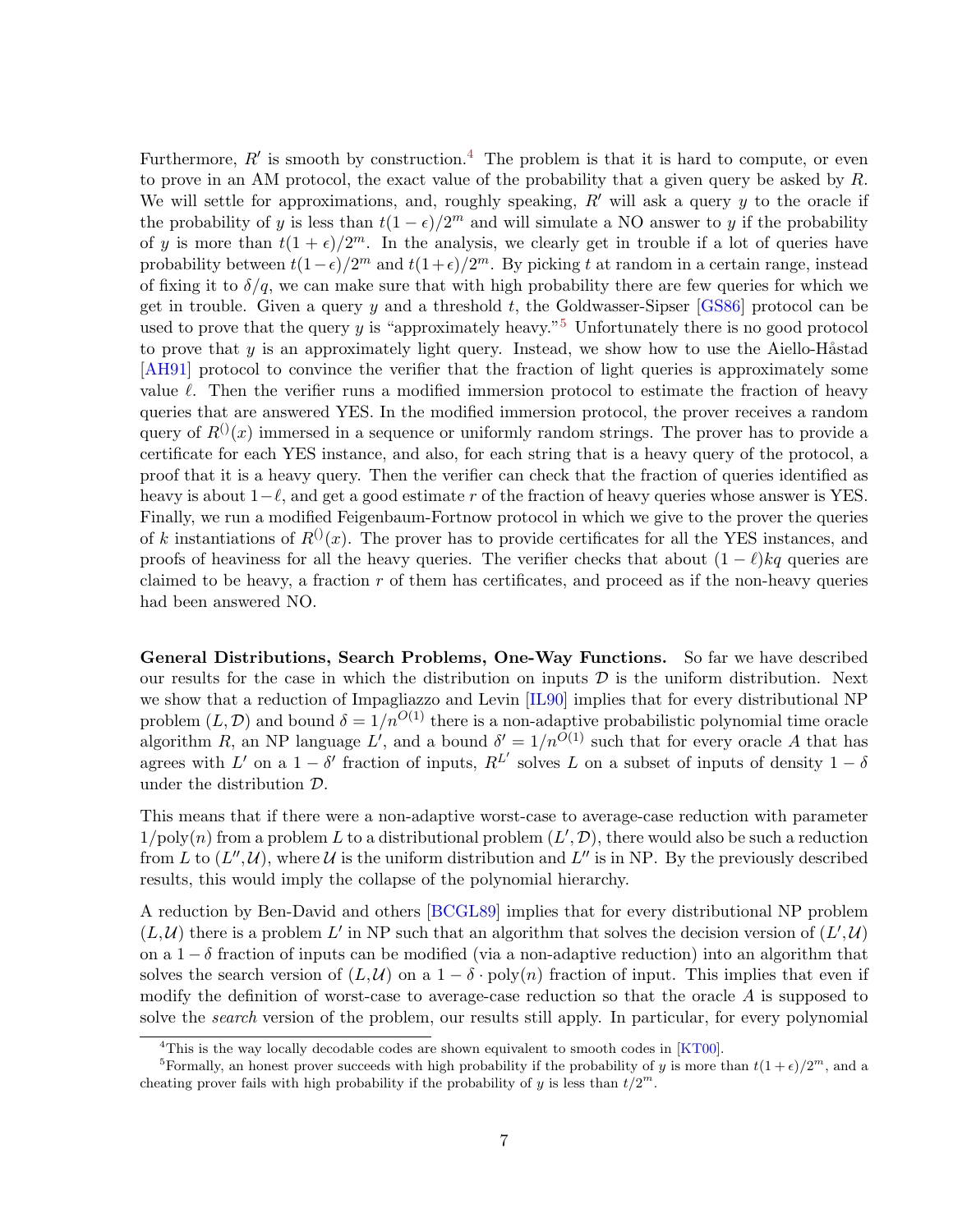<span id="page-7-2"></span>time computable function f, the problem of inverting f well on average is precisely the problem of solving well on average a distributional NP search problem. Therefore our results also rule out the possibility of basing one-way functions on NP-hardness using non-adaptive reductions.

# <span id="page-7-1"></span>2 Preliminaries

We use functional and set notation for boolean functions interchangeably. For example, if  $L$ :  $\{0,1\}^n \to \{0,1\}$ , then " $x \in L$ " is the same as " $L(x) = 1$ ".

We denote by  $A \Delta B$  the symmetric difference between sets A and B. Given a language  $L \subseteq \{0,1\}^*$ , we use  $L_n$  to denote the set  $L \cap \{0,1\}^n$ . When the input length is clear from context, we may omit the subscript n.

### <span id="page-7-0"></span>2.1 Distributional Problems and Heuristic Algorithms

**Definition 1 (Samplable Distribution)** An (efficiently samplable) ensemble of distributions is a collection  $\mathcal{D} = \{D_1, D_2, \dots\}$ , where  $D_n$  is a distribution on  $\{0, 1\}^n$ , for which there exists a probabilistic polynomial-time sampling algorithm S that, on input  $1^n$ , outputs a sample from  $\mathcal{D}_n$ .

The uniform ensemble is the ensemble  $\mathcal{U} = \{U_1, U_2, \dots\}$ , where  $\mathcal{U}_n$  is the uniform distribution on  ${0,1}<sup>n</sup>$ .

A distributional problem is a pair  $(L, \mathcal{D})$  where L is a language and  $\mathcal{D}$  is an ensemble of distributions. A distributional problem  $(L, \mathcal{D})$  is in the class *distributional* NP, denoted DistNP, if L is in NP and  $\mathcal D$  is samplable.

In this paper we study hypothetical reductions that would establish average-case intractability of distributional NP problems. The notion of average-case intractability that we have in mind is the absence of good-on-average algorithms of the following type. (The definition is in the spirit of the treatment by Impagliazzo [\[Imp95\]](#page-24-1).)

Definition 2 (Heuristic Polynomial Time) We say that a probabilistic polynomial time algorithm A is a heuristic algorithm with success probability  $s(n)$  for a distributional problem  $(L, \mathcal{D})$ if, for every n,  $Pr_{x \sim \mathcal{D}_n}[A(x) = L(x)] \geq s(n)$ , where the probability is taken over the sampling of x from  $\mathcal{D}_n$  and over the internal coin tosses of A. The class of distributional problems for which such algorithms exists is denoted by  $\text{Heur}_{s(n)}\text{BPP}$ .

We consider a distributional problem  $(L, \mathcal{D})$  to be "hard on average" if there is a polynomial  $p(n)$ such that  $(L, \mathcal{D}) \notin \text{Heur}_{1-1/p(n)}$ BPP. This is a fairly robust notion: Trevisan [\[Tre05\]](#page-25-3) proves that there is a constant  $c > 0$  such that, for every polynomial p,

$$
\text{DistNP} \not\subseteq \text{Heur}_{1-\frac{1}{p(n)}}\text{BPP if and only if }\text{DistNP} \not\subseteq \text{Heur}_{\frac{1}{2}+\frac{1}{(\log n)^c}}\text{BPP} \tag{1}
$$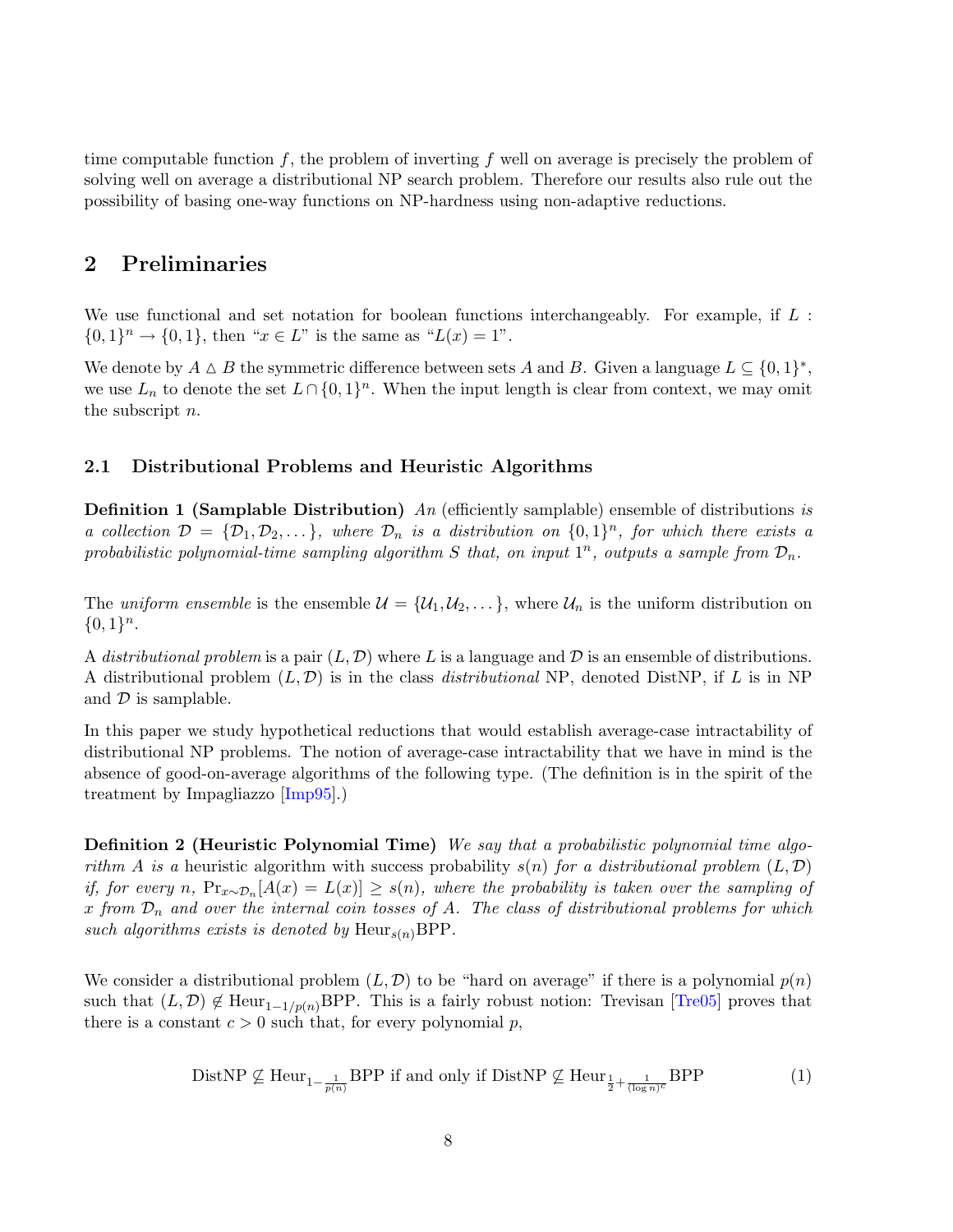<span id="page-8-0"></span>Stronger collapses are known for non-uniform heuristic classes [\[O'D02,](#page-25-4) [HVV04\]](#page-24-14).

For two languages L and L', and an ensemble of distributions  $D$  on inputs, we say that L and L' are  $\delta(n)$ -close with respect to  $\mathcal D$  if for sufficiently large n, the measure of the set  $L_n \Delta L'_n$  according to  $\mathcal{D}_n$  is at most  $\delta(n)$ .

We use  $\omega$  to denote a function of n that grows faster than any constant, and we will abuse notation by writing expressions like  $\omega + \omega = \omega$ ,  $\omega^2 = \omega$ , etc. "With high probability," or whp, means with probability  $1 - o(1)$ .

### 2.2 Worst-case to average-case reductions.

**Definition 3** A nonadaptive worst-case to average-case randomized reduction from L to  $(L', \mathcal{D})$ with average hardness  $\delta$  (in short, a  $\delta$  worst-to-average reduction) is a family of polynomial size circuits  $R = \{R_n\}$  such that: (1) On input  $x \in \{0,1\}^n$ , randomness r,  $R_n(x; r)$  outputs strings  $y_1, \ldots, y_k$  and a circuit C, called the decoder. (2) For any L<sup>\*</sup> that is  $\delta$ -close to L' with respect to  $\mathcal{D},$ 

$$
\Pr_r[C(y_1,\ldots,y_k;L^*(y_1),\ldots,L^*(y_k)) = L(x)] > 2/3.
$$

Note that if there is a  $\delta$  worst-to-average reduction from L to  $(L', \mathcal{D})$ , and  $L \notin \text{BPP}$ , then  $(L', \mathcal{D}) \notin$ Heur<sub>1−δ</sub>BPP.

The choice of constant 2/3 for the success probability of the reduction in the above definition is irrelevant. If there exists a  $\delta$  worst-to-average reduction R from L to  $(L', \mathcal{D})$  that succeeds with probability 2/3, there also exists one that succeeds with probability  $1 - 1/n^c$  for an arbitrary constant c. The new reduction can be obtained by running R on independent seeds  $O(c \log n)$ times and having the decoder compute the majority of the outputs of the decoders of R. We will assume this improved bound when convenient.

Without loss of generality, we may assume the number of strings  $k = \text{poly}(n)$  depends only on  $n = |x|$ , but not on the specific input x.

For notational convenience, we assume that all queries  $y_1, \ldots, y_k \in \{0,1\}^m$  have the same length  $m = \text{poly}(n)$  that depends only on n but not on x. This assumption cannot be made without loss of generality, however all the proofs that we give can be generalized to the case of queries with different length, mostly by just replacing every mention of  $\{0,1\}^m$  with the set of strings of length at most m, and every use of  $2^{-m}$  (i.e., the probability of a string of length m) with  $2^{-m-1} - 1$  (i.e., the probability of a string of length at most  $m$ ).

Sometimes we denote the distributional problem  $(L', \mathcal{U})$  just by  $L'$ .

#### 2.3 Search Problems and One-Way Functions

Let V be an NP-relation. We denote by  $L_V$  the NP-language corresponding to V, i.e.,  $L_V(x) = 1$ iff there exists a w such that  $V(x; w) = 1$ . A family of random functions  $F_n : \{0, 1\}^n \to \{0, 1\}^m$  is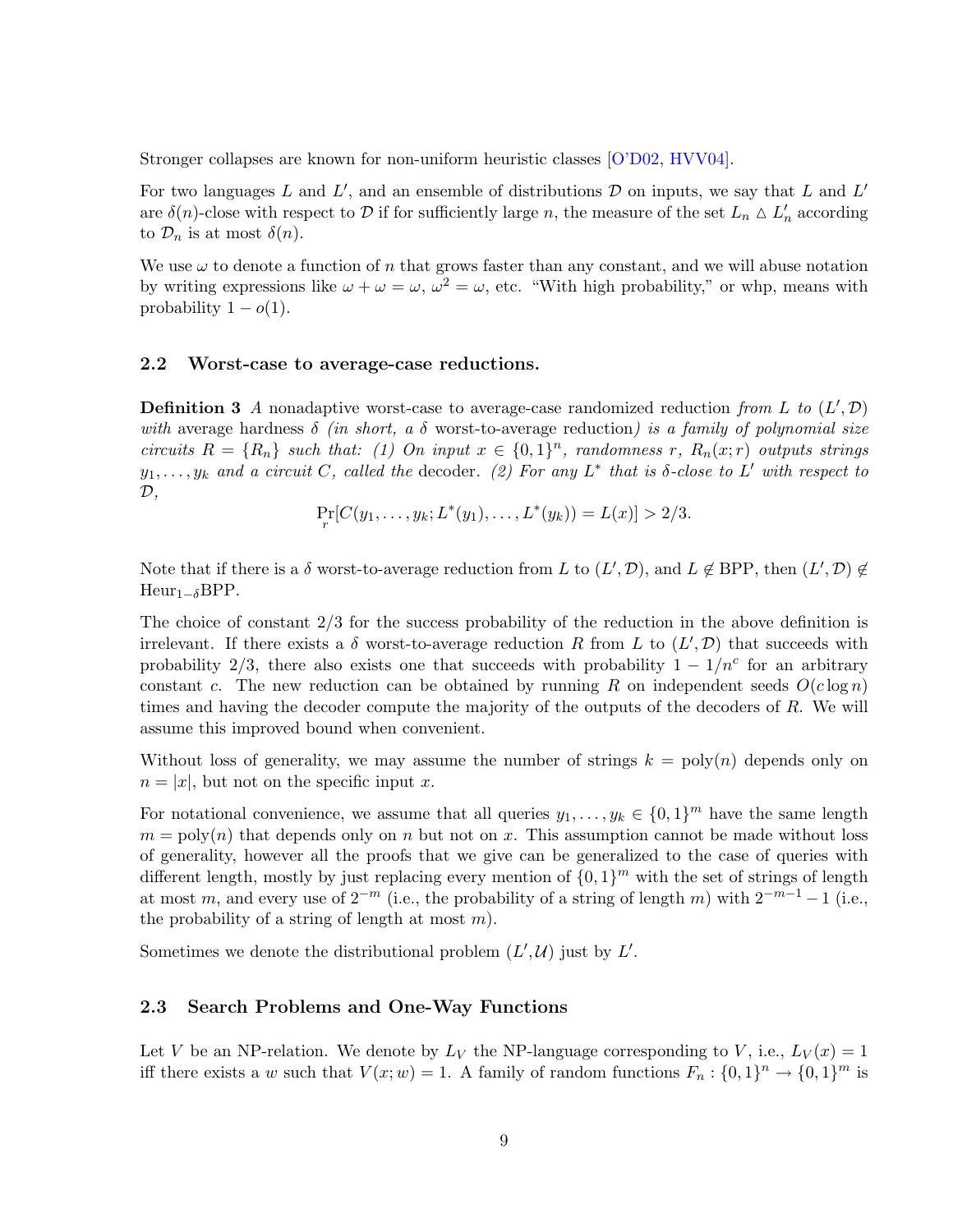a  $\delta$ -approximate witness oracle for V with respect to the ensemble of distributions D if for all  $n<sub>1</sub>$ <sup>[6](#page-9-0)</sup>

$$
\Pr_{x \sim \mathcal{D}, F}[V(x; F_{|x|}(x)) = L_V(x)] > 1 - \delta.
$$

We will omit the subscript of  $F$  when it is implicitly determined by the input length. Note that the definition implies the existence of a set S of measure  $\mathcal{D}(S) = 1 - 3\delta$  and for all  $x \in S$ ,

$$
\Pr_{F}[V(x; F_{|x|}(x)) = L_V(x)] > 2/3.
$$

Intuitively, S is the set of inputs where the oracle has a good chance of producing a witness for the input. As usual, the constant  $2/3$  is arbitrary, since if one has access to F, it can be queried k times independently in parallel to obtain a good witness with probability  $1 - 1/3<sup>k</sup>$ .

Just as languages in NP represent decision problems, witness oracles represent search problems. For example, inverting a one-way function  $f: \{0,1\}^n \to \{0,1\}^n$  on a  $1-\delta$  fraction of inputs amounts to finding an algorithm  $A: \{0,1\}^n \rightarrow \{0,1\}^n$  that is  $\delta$ -approximate for the relation  $V(y; x) \iff y = f(x)$  with respect to the distribution  $f(\mathcal{U}_n)$ .

Using witness oracles, we can formalize the notion of nonadaptive reductions between search problems, as well as reductions from search to decision problems, and vice-versa. Let  $V, V'$  be NP relations and  $\mathcal{D}, \mathcal{D}'$  be arbitrary polynomial-time samplable ensembles of distributions. A  $\delta$ -to- $\delta'$ average-to-average reduction for search problems from  $(V, \mathcal{D})$  to  $(V', \mathcal{D}')$  is a family of polynomialsize circuits  $R = \{R_n\}$  such that: (1) On input  $x \in \{0,1\}^n$ , randomness r,  $R_n(x; r)$  outputs strings  $y_1, \ldots, y_k$  and a "decoder" circuit A. (2) For any witness oracle  $F^*$  that is  $\delta'$ -approximate for  $V'$ with respect to  $\mathcal{D}', V(x, A(y_1, \ldots, y_k; F^*(y_1), \ldots, F^*(y_k))) = L_V(x)$  with probability  $1-\delta$  over the choice of  $x \sim \mathcal{D}$  and  $F^*$ . The other two types of reductions are defined in similar fashion. A  $\delta'$ worst-to-average reduction is a 0-to- $\delta'$  average-to-average reduction.

#### 2.4 Constant-round interactive protocols.

All the protocols in this paper are constant-round interactive protocols with polynomially long advice. Formally, by the Karp-Lipton notion of classes with advice, a language  $L$  is in AM/poly if there exists a polynomial  $p$  and a polynomial time constant-round interactive verifier  $V$  with advice such that

- 1. For every advice string a,  $|a| = p(|x|)$ , and every prover P,  $Pr[(V, P)$  accepts x with advice a is either  $\geq 2/3$  or  $\leq 1/3$ .
- 2. There exists an advice string a,  $|a| = p(|x|)$  such that: (a) If  $x \in L$ , then there exists a prover P such that  $Pr[(V, P)]$  accepts x with advice  $a] \geq 2/3$  (b) If  $x \notin L$ , then for every prover P,  $Pr[(V, P)$  accepts x with advice  $a] \leq 1/3$ .

The first condition requires that even when the advice to the verifier is bad, the protocol should be a valid AM protocol (possibly for some language other than  $L$ ).

<span id="page-9-0"></span><sup>&</sup>lt;sup>6</sup>Technically, a witness oracle is a distribution over function families  $\{F_n\}$ , but to simplify notation we will identify samples from this distribution with the distribution itself.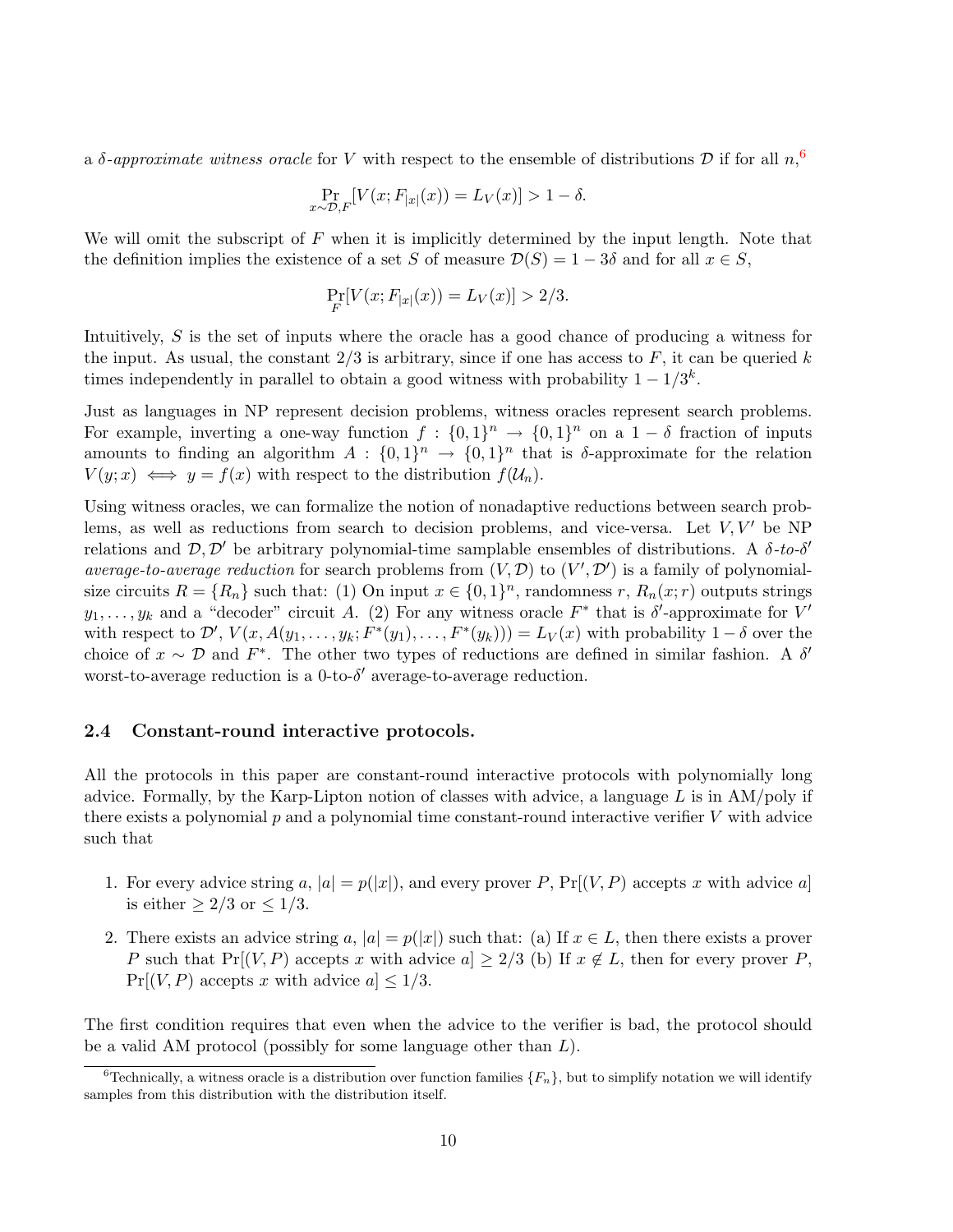<span id="page-10-2"></span>Feigenbaum and Fortnow define the class AM<sup>poly</sup> as the class of languages recognized by constantround interactive protocols with advice that satisfy only the second condition in the above definition. Even though  $AM<sup>poly</sup>$  seems to be larger than  $AM/poly$ , they are in fact both equal to  $NP/poly$ (cf. [\[FF93\]](#page-24-3)). Owing to this, in our description of protocols we will not be concerned with the behavior of the protocol when the advice is bad.

<span id="page-10-0"></span>We will make use of the following result, which is also used in [\[FF93\]](#page-24-3).

**Lemma 4** If  $coNP \subseteq AM^{poly}$ , then  $\Sigma_3 = \Pi_3$ .

PROOF: As mentioned before,  $AM^{poly} = NP/poly$ , so that under the assumption of the Lemma we have NP  $\subseteq$  coNP/poly. Yap [\[Yap83\]](#page-25-5) proves that if NP  $\subseteq$  coNP/poly, then  $\Sigma_3 = \Pi_3$ .  $\square$ 

#### 2.5 Parallel composition of two-round protocols.

Suppose  $\pi_1, \ldots, \pi_k$ ,  $\pi_i = (P_i, V_i)$  are arbitrary two-round protocols in which the verifier sends a challenge, the prover responds with an answer, and the verifier accepts or rejects. The parallel composition  $\pi = (P, V)$  of these protocols is the two-round protocol in which V simulates the first round of each  $V_i$  by sending independent challenges,  $P$  answers each challenge according to  $P_i$ , and V accepts iff all  $V_i$  accept. We observe that if  $\pi_i$  has completeness  $1 - \epsilon$  and soundness  $\delta$  for every i, then  $\pi$  has completeness  $1 - k\epsilon$  and soundness at least  $\delta$ .

# 3 Lower and Upper Bound Protocols

In this Section we outline two protocols that will be used in our coAMprotocol: The Lower Bound Protocol of Goldwasser and Sipser [\[GS86\]](#page-24-13), which proves a lower bound on the size of an NP set, and the Upper Bound protocol of Aiello and Håstad, which given access to some extra information, proves an upper bound on the size of an NP set. Since these protocols play an important role in our analysis, for completeness we provide proofs of their correctness.

#### The Lower Bound Protocol

Given an NP set  $S \subseteq \{0,1\}^n$  and a bound s, we are interested in an AM protocol for the statement  $|S| \geq s$ . Consider the following protocol, due to Goldwasser and Sipser [\[GS86\]](#page-24-13):

- 1 Verifier: Choose a pairwise independent hash function  $h: \{0,1\}^m \to \Gamma$  at random, where  $|\Gamma| = s/k$ , and send h to the prover.
- 2 Prover: Send a list  $r_1, \ldots, r_l \in \{0, 1\}^m$ .
- <span id="page-10-1"></span>3 Verifier: If  $r_i \notin S$  for any i, reject. If  $l < (1 - \epsilon/3)k$ , reject. If  $h(r_i) \neq 0$  for any i, reject. Otherwise, accept.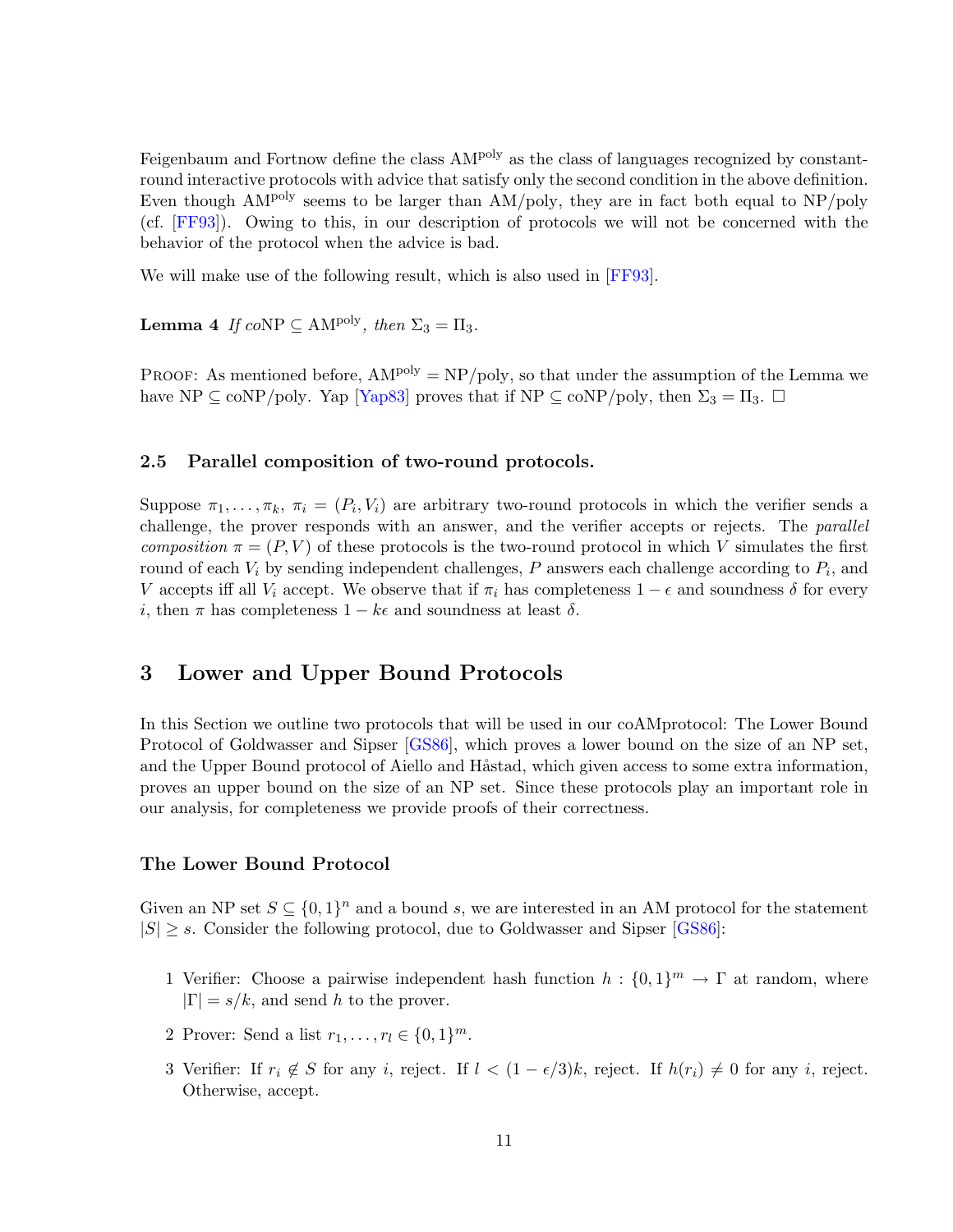<span id="page-11-1"></span>**Lemma 5** If  $|S| \geq s$ , there exists a prover that makes the verifier accept with probability  $1-9/\epsilon^2 k$ . If  $|S| \leq (1 - \epsilon)s$ , no prover makes the verifier accept with probability more than  $9/\epsilon^2 k$ .

PROOF: For  $r \in S$ , let  $I_r$  be an indicator for the event  $h(r) = 0$ , and let  $R = h^{-1}(0)$ , so that  $R = \sum_{r \in S} I_r$ . By the pairwise independence of h, we have  $E[|R|] = |S|k/s$ ,  $Var[|R|] \leq |S|k/s$ , so by Chebyshev's inequality

$$
\Pr[|R| \not\in (1\pm \epsilon/3)|S|k/s] \leq \frac{9}{\epsilon^2} \cdot \frac{s}{|S|k}
$$

The bounds now follow by direct computation.  $\Box$ 

#### The Upper Bound Protocol

Suppose that the verifier of an AM protocol has access to a "secret"  $r$ , chosen uniformly at random from an NP set  $S \subseteq \{0,1\}^m$ . Can the verifier take advantage of her secret to verify a statement of the form  $|S| \leq s$ ? Consider the following protocol, due to Aiello and Håstad [\[AH91\]](#page-23-3):

- 1 Verifier: Choose a 3-wise independent hash function  $h: \{0,1\}^m \to \Gamma$  at random, where  $|\Gamma| = (s-1)/k$  and send the pair  $(h, h(r))$  to the prover.
- 2 Prover: Send a list  $r_1, ..., r_l \in \{0, 1\}^m$ .
- 3 Verifier: If  $r_i \notin S$  for any i, reject. If  $l > (1 + \epsilon/3)k$  or  $r \notin \{r_1, \ldots, r_l\}$ , reject. Otherwise, accept.

<span id="page-11-0"></span>**Lemma 6** If  $|S| \leq s$ , there exists a prover that makes the verifier accept with probability  $1-9/\epsilon^2 k$ . If  $|S| \geq (1+\epsilon)s$ , no prover makes the verifier accept with probability  $1 + 9/\epsilon^2 k - \epsilon/6$ .

At a first glance, this protocol may not seem very useful, as the completeness-soundness gap is very narrow. However, suppose we fix  $\epsilon$  and want to apply the protocol t times. Then choosing  $k = \omega(t/\epsilon^2)$  will ensure that, with high probability, a good prover will never make the verifier reject. On the other hand, a crooked prover may cheat by more than an  $\epsilon$  fraction only on about  $O(1/\epsilon)$ of the t iterations. For t large enough, this becomes a negligible fraction of the total number of iterations. In our application of the protocol, we will be able to tolerate such a small fraction of errors.

PROOF: [Proof of Lemma [6\]](#page-11-0) Fix r and let  $S' = S - \{r\}$ ,  $\hat{k} = |S'|/|\Gamma|$ ,  $R = h^{-1}(h(r))$ ,  $R' = R - \{r\}$ . For every  $r' \in S'$ , let  $I_{r'}$  be an indicator for the event  $r' \in R'$ , so that  $|R'| = \sum_{r' \in S'} I_{r'}$ . By the 3-wise independence of h, the  $I_{r'}$  are pairwise independent, so that  $\mathrm{E}[|R'|]=\hat{k}$ ,  $\mathrm{Var}[|R'|]=\hat{k}(1-1/|\Gamma|)<\hat{k}$ and by Chebyshev's inequality, for every  $\xi > 0$ :

$$
\Pr[|R'|\notin(1\pm\xi)\hat{k}]<1/\xi^2\hat{k}.
$$

Suppose  $|S| \leq s$ . Without loss of generality we may assume  $|S| = s$ , since for larger values of s the acceptance probability may only increase. In this case  $\hat{k} = k$ , so that

$$
\Pr[|R| > (1 + \epsilon/3)k] = \Pr[|R'| \ge (1 + \epsilon/3)k] < 9/\epsilon^2 k.
$$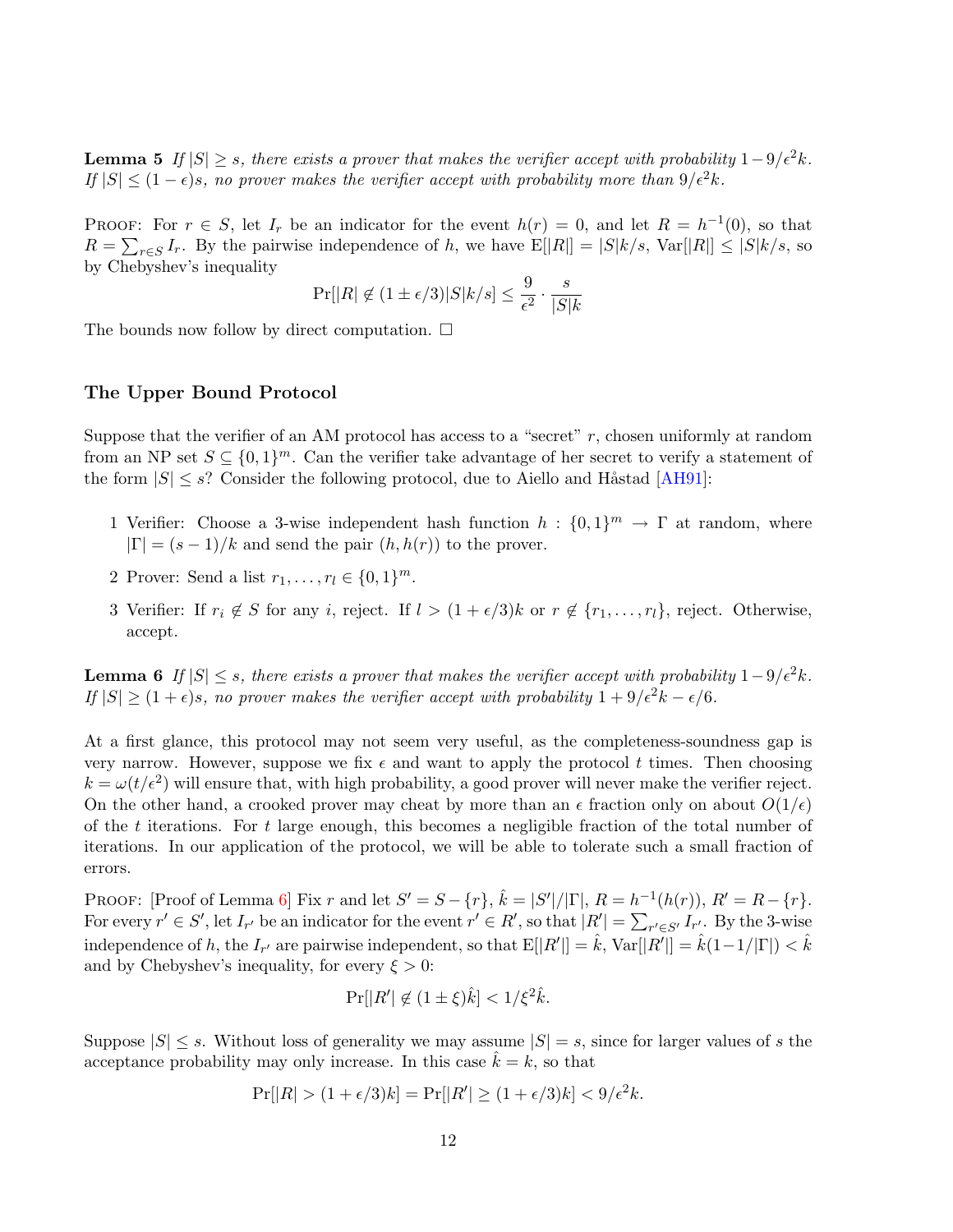Given that  $|R| \leq (1 + \epsilon/3)k$ , the prover can list all elements of R, so that  $R = \{r_1, \ldots, r_l\}$  and  $l \leq (1 + \epsilon/3)k$ . In particular, this ensures that  $r \in R$  and the verifier accepts.

Now suppose  $|S| \ge (1 + \epsilon)s$ , so that  $\hat{k} > (1 + \epsilon)k$ . Then

$$
\Pr[|R'| < (1+\epsilon/2)k] < \Pr\left[|R'| < \frac{1+\epsilon/2}{1+\epsilon}\hat{k}\right] < \Pr[|R'| < (1-\epsilon/3)\hat{k}] < 9/\epsilon^2\hat{k} < 9/\epsilon^2k.
$$

Given that  $|R| > (1 + \epsilon/2)k$ , what is the best strategy for a prover to make the verifier accept? Conditioned on  $(h, h(r))$ , r is uniformly distributed in R, so the best the prover can do is set  $l = (1 + \epsilon/3)k$  and pick  $\{r_1, \ldots, r_l\}$  to be an *arbitrary* subset of R. In this case,

$$
\Pr[r \in \{r_1, \dots, r_l\}] = l/|R| < \frac{(1 + \epsilon/3)k}{(1 + \epsilon/2)k} < 1 - \epsilon/6. \Box
$$

 $\Box$ 

# 4 Main Theorem and Proof Outline

<span id="page-12-0"></span>**Theorem 7** Let L be an arbitrary language,  $L' \in NP$ , and  $\delta = n^{-O(1)}$ . If there is a  $\delta$  worst-toaverage reduction from L to L', then  $\overline{L} \in AM^{poly}$ .

This, in particular, implies that if L in the above Theorem were NP-complete, then  $coNP \subseteq$  $AM^{poly} = NP/poly$  and, by Lemma [4,](#page-10-0)  $\Sigma_3 = \Pi_3$ .

We now outline the proof of Theorem [7.](#page-12-0)

Let R denote the reduction from the Theorem. Fix the input x, and let  $\mathcal{R}_i: \{0,1\}^m \to [0,1]$  denote the distribution on the *i*th query produced by R on input x. We will use  $|r|$  to denote the number of random bits used by the reduction. We use  $R(x; \cdot)$  to denote the randomized computation which, on input x, outputs  $y_1, \ldots, y_k$  and A. We call  $R(x; \cdot)$  the *instantiation* of R on x.

Without loss of generality, we may assume that the distributions  $\mathcal{R}_i$  are all equal. This is because the reduction R can apply a uniform random permutation to the queries  $y_1, \ldots, y_k$ , and have the decoder invert the permutation before it runs. Then the marginal distribution of every query becomes  $(\mathcal{R}_1 + \ldots + \mathcal{R}_k)/k \triangleq \mathcal{R}$ .

The coAM protocol for L will consist of three phases. In the first phase, we will look for a "threshold"  $t^* = O(\delta^{-1})$  such that the probability  $Pr_{y \sim \mathcal{R}}[\mathcal{R}(y) < t^* 2^{-m}]$  can be estimated within an inverse polynomial additive factor. In the second phase, we will use a "hiding protocol" to figure out a good estimate for the fraction of the queries y in L such that  $\mathcal{R}(y) < t^*2^{-m}$ . In the last phase, we will apply a variant of the Feigenbaum-Fortnow protocol for these queries.

For a fixed  $x \in \{0,1\}^n$ , let  $G: \{0,1\}^{|r|} \to \{0,1\}^m$  denote the circuit that, on input r, computes  $R(x; r)$  and outputs the query  $y_1$ . When r is chosen uniformly at random, this circuit generates a query y sampled from  $\mathcal{R}$ .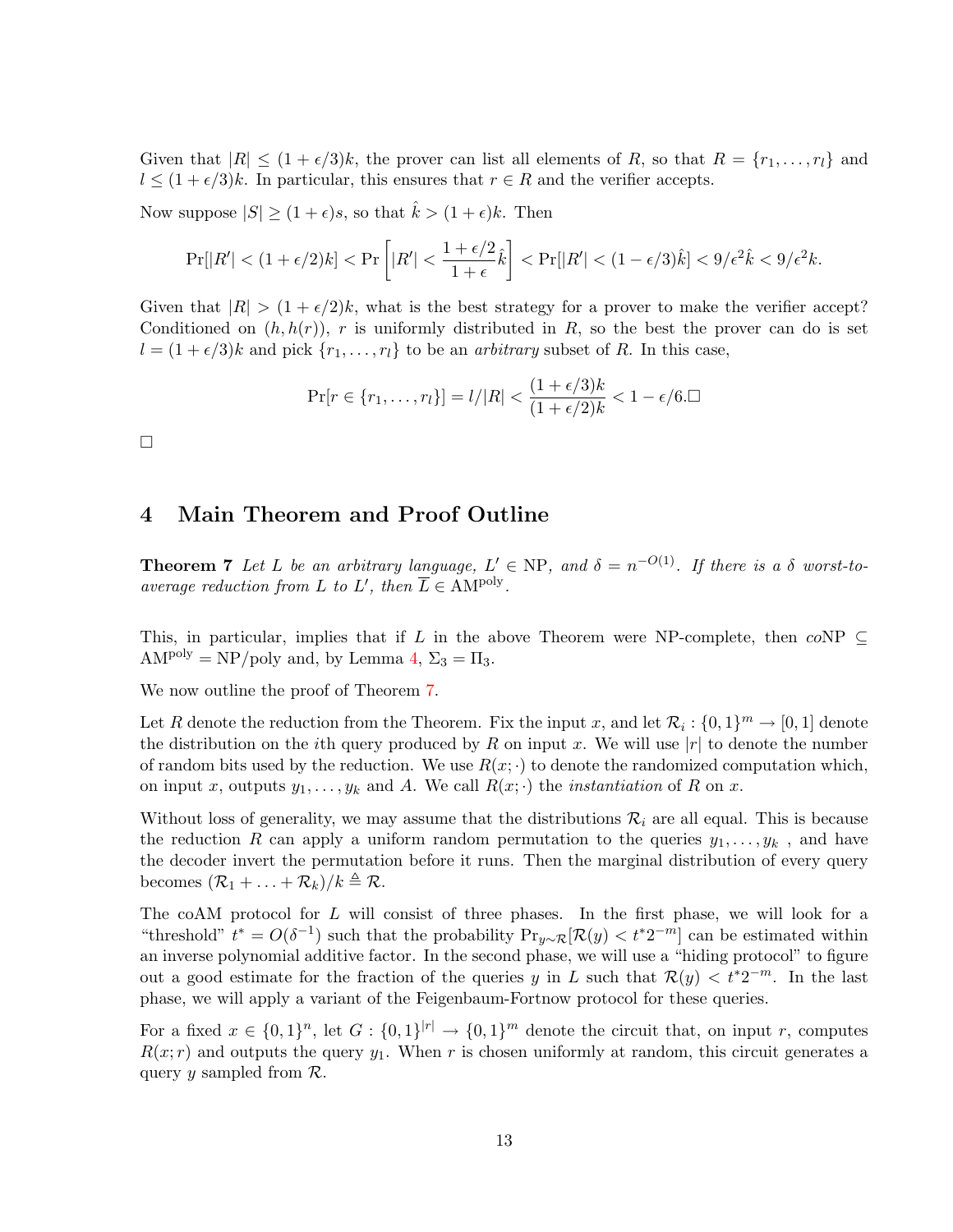### 5 The First Phase

Let  $\Lambda(t) = \{y : \mathcal{R}(y) < t2^{-m}\}\$ and  $p(t) = \mathcal{R}(\Lambda(t))$ . We think of  $\Lambda(t)$  as a "ball" that captures all the samples y that have probability at most  $t2^{-m}$  of being produced by the reduction. In this phase of the protocol, we look for a value of t such that a good estimate of  $p(t)$  can be obtained. We will estimate  $p(t)$  by random sampling: Generate a sample  $y \sim \mathcal{R}$  and test if  $y \in \Lambda(t)$ . Since there is no direct way to establish if  $y \in \Lambda(t)$ , we will take advantage of the prover for this purpose. The upper and lower bound protocols will ensure that the prover cannot cheat by much without getting caught.

<span id="page-13-0"></span>Let  $\epsilon = 1/\omega k$ ; we fix this choice of  $\epsilon$  throughout the proof.

**Lemma 8** Fix an arbitrary sequence  $0 < t_0 < t_1 < \ldots < t_l < 2^m$ , where  $l = \omega/\epsilon$ . For i<sup>\*</sup> chosen uniformly at random from [l], with high probability,  $p(t_{i^*}) \leq p(t_{i^*-1}) + \epsilon$ .

PROOF: Let  $I' = \{i \in [l] : p(t_i) > p(t_{i-1}) + \epsilon\}$ . If  $|I'| > 1/\epsilon$ , then

$$
p(t_l) > p(t_0) + 1/\epsilon \cdot \epsilon \ge 1.
$$

Contradiction. It follows that  $|I'| \leq 1/\epsilon$ , so that with high probability,  $i^* \notin I'$ .  $\Box$ 

We will apply the lemma to the sequence  $t_i \triangleq \delta^{-1}(1 + \epsilon/\omega)^i$ , so that  $t_i = O(\delta^{-1})$  for  $1 \leq i \leq \omega/\epsilon$ . We now present the first phase protocol:

- 1 Verifier: Let  $l = \omega/\epsilon^3$ . Choose  $r_1, \ldots, r_l$  uniformly and independently from  $\{0, 1\}^{|r|}$ . Send  $y_j \triangleq G(r_j)$  for  $1 \leq j \leq l$  to the prover.
- 2 Prover: For each  $1 \leq j \leq s$ , send a claim  $\rho_j$  for the value  $|G^{-1}(y_j)|$ .
- 3 Verifier: For each  $1 \leq j \leq s$ , initiate (in parallel) the upper bound protocol for the claim  $|G^{-1}(y_j)| \leq \rho_j$  with parameter  $k = \omega^2/\epsilon^5$ . If any of the instances rejects, reject.
- 4 Verifier: For each  $1 \leq j \leq s$ , initiate (in parallel) the lower bound protocol for the claim  $|G^{-1}(y_j)| \ge \rho_j$ . If any of the instances reject, reject. Otherwise, choose i<sup>\*</sup> uniformly at random from  $\{1,\ldots,\omega/\epsilon\}$ , let  $t^* = t_{i^*} = \delta^{-1}(1+\epsilon/\omega)^{i^*}$  and set

$$
p^* = \frac{|\{j : \rho_j 2^{-|r|} < t^* 2^{-m}\}|}{l}
$$

.

**Lemma 9** For every  $x \in \{0,1\}^n$  there exists a "good" prover for which, with high probability, at the end of the Step 4, the verifier has not rejected.

<span id="page-13-1"></span>PROOF: This prover sends claims  $\rho_j = 2^{|r|} \mathcal{R}(y_j) = |G^{-1}(y_j)|$ . By Lemma [6,](#page-11-0) each upper bound protocol instantiation succeeds (does not reject) with probability  $1-9\omega/\epsilon^2 k = 1-1/\omega l$ . There are l such instantiations, so with high probability all of them pass without causing a rejection. Similarly by Lemma [5,](#page-10-1) all of the lower bound protocol instantiations pass without causing a rejection.  $\Box$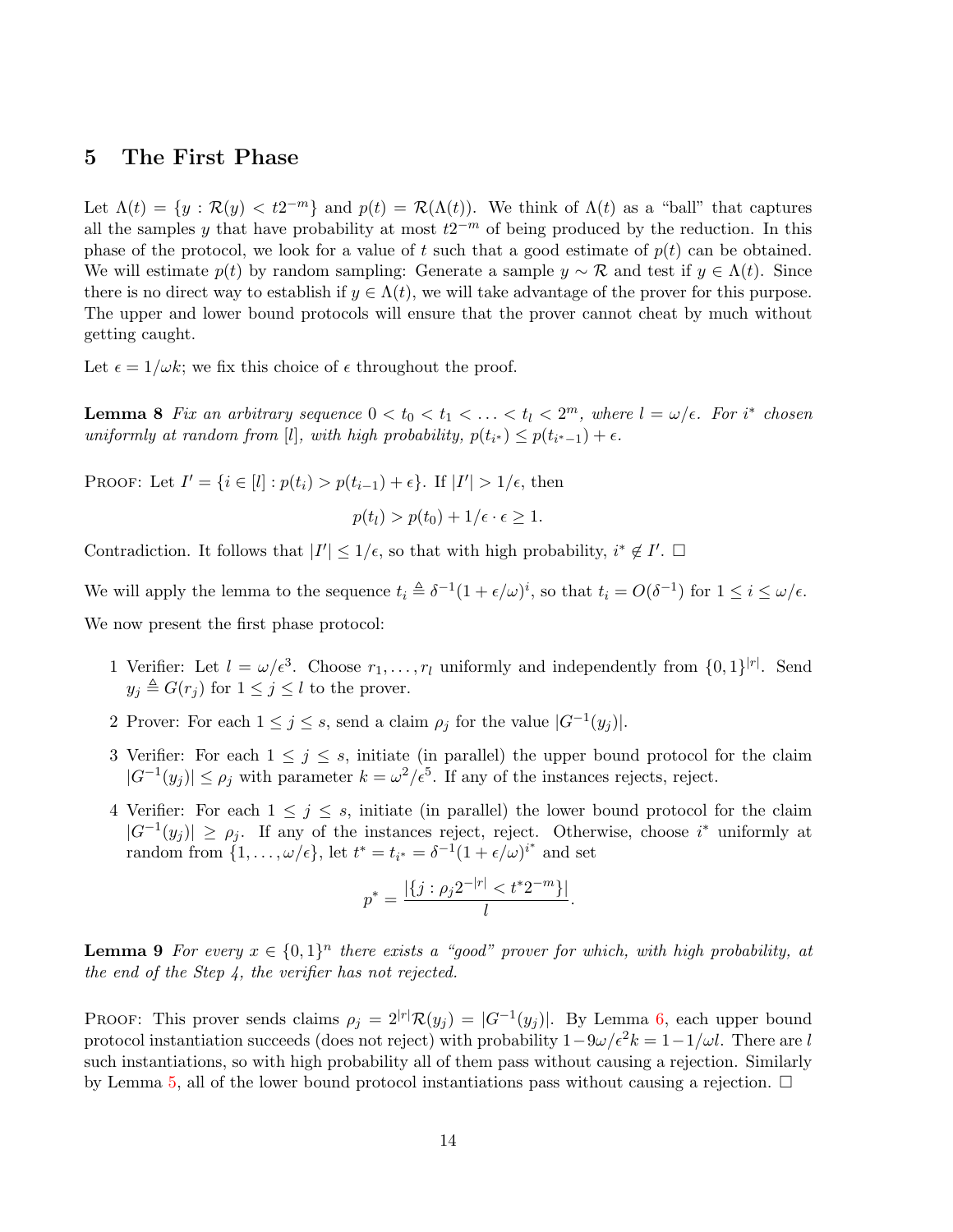**Lemma 10** For every  $x \in \{0,1\}^n$ , and for any prover, with high probability, at the end of Step 3 either the verifier rejects or  $p^* > p(t^*) - \epsilon$ .

PROOF: Suppose that the verifier does not reject. Intuitively, there are two ways the prover can cheat on any given query. It can either cheat "a little" by reporting some value  $\rho_i$  such that  $\rho_j > 2^{|r|} \mathcal{R}(y_i)$ , but  $\rho_j < (1+\epsilon)2^{|r|} \mathcal{R}(y_j)$ , or it can cheat by "a lot" by reporting a  $\rho_j$  which is "way off", i.e.,  $\rho_j \geq (1+\epsilon)2^{|r|} \mathcal{R}(y_j)$ . In the end, the samples  $y_j$  are used to obtain an estimate of  $p(t^*)$ . Our goal will be to show that, with high probability, neither way of cheating has a significant effect on our estimate for  $p(t^*)$ . In addition to the errors caused by the cheating behavior of the prover, we will also have to account for errors "coming from nature", namely those caused by deviations in random sampling.

Let  $C = \{j : \rho_j \geq (1 + \epsilon)2^{|r|} \mathcal{R}(y_j)\}.$  The set C represents the queries on which the prover "cheats" a lot." We show that this set is rather small: By Lemma [6,](#page-11-0) if  $j \in C$ , then the jth protocol instantiation causes a rejection with probability  $\frac{\partial (\omega - \theta)}{\partial \omega} = \frac{\epsilon}{\omega}$ . By Markov's inequality, with high probability  $|C| < 1/\epsilon < \epsilon l$  provided the verifier doesn't reject.

We now consider the queries on which the prover can "cheat a little". These are the queries that fall into the "buffer zone"  $\Lambda(t_{i^*}) - \Lambda(t_{i^*-1})$ . Let  $J_i = \{j : y_j \in \Lambda(t_i)\}\$ and  $B = J_{i^*} - J_{i^*-1}$ . We show that, with high probability, the number of queries in  $B$  is a negligible fraction of  $l$ :

$$
|B| = |J_{i^*}| - |J_{i^*-1}|
$$
  
<  $(p(t_{i^*}) + \epsilon)l - (p(t_{i^*-1}) - \epsilon)l$  whp, by Lemma 23  
 $= (p(t_{i^*}) - p(t_{i^*-1}))l + 2\epsilon l$   
<  $3\epsilon l$  whp, by Lemma 8.

so that

$$
p^* = \frac{|\{j : \rho_j 2^{-|r|} < t^* 2^{-m}\}|}{l} \ge \frac{|J_{i^*}| - |B| - |C|}{l} > p(t^*) - 5\epsilon.
$$

<span id="page-14-0"></span> $\Box$ 

**Lemma 11** For every  $x \in \{0,1\}^n$ , and for any prover, with high probability, at the end of Step 4 either the verifier rejects or  $p^* < p(t^*) + \epsilon$ .

PROOF: The analysis here is a bit simpler, since the prover in the lower bound protocol cannot cheat by "a lot": By Lemma [5,](#page-10-1) with probability  $1 - 1/\omega l$ , for any j,

$$
\rho_j 2^{-|r|} > (1 - \epsilon/\omega) \mathcal{R}(y_j) > (1 - \epsilon/\omega)(1 + \epsilon/\omega)t^* 2^{-m} > t^* 2^{-m},
$$

provided the verifier does not reject. With high probability, this is true for all  $j$ . The number of queries on which the prover cheats "a little" is bounded by  $3\epsilon$  with high probability, as in the previous proof. By Lemma [23,](#page-25-6)  $|J_{i^*}| < p(t^*) + \epsilon$  whp. Putting this together:

$$
p^* = \frac{|\{j : \rho_j 2^{-|r|} < t^* 2^{-m}\}|}{l} \le \frac{|J_{i^*}|}{l} + \frac{|J_{i^*+1}| - |J_{i^*}|}{l} < (p(t^*) + \epsilon) + 3\epsilon. \Box
$$

 $\Box$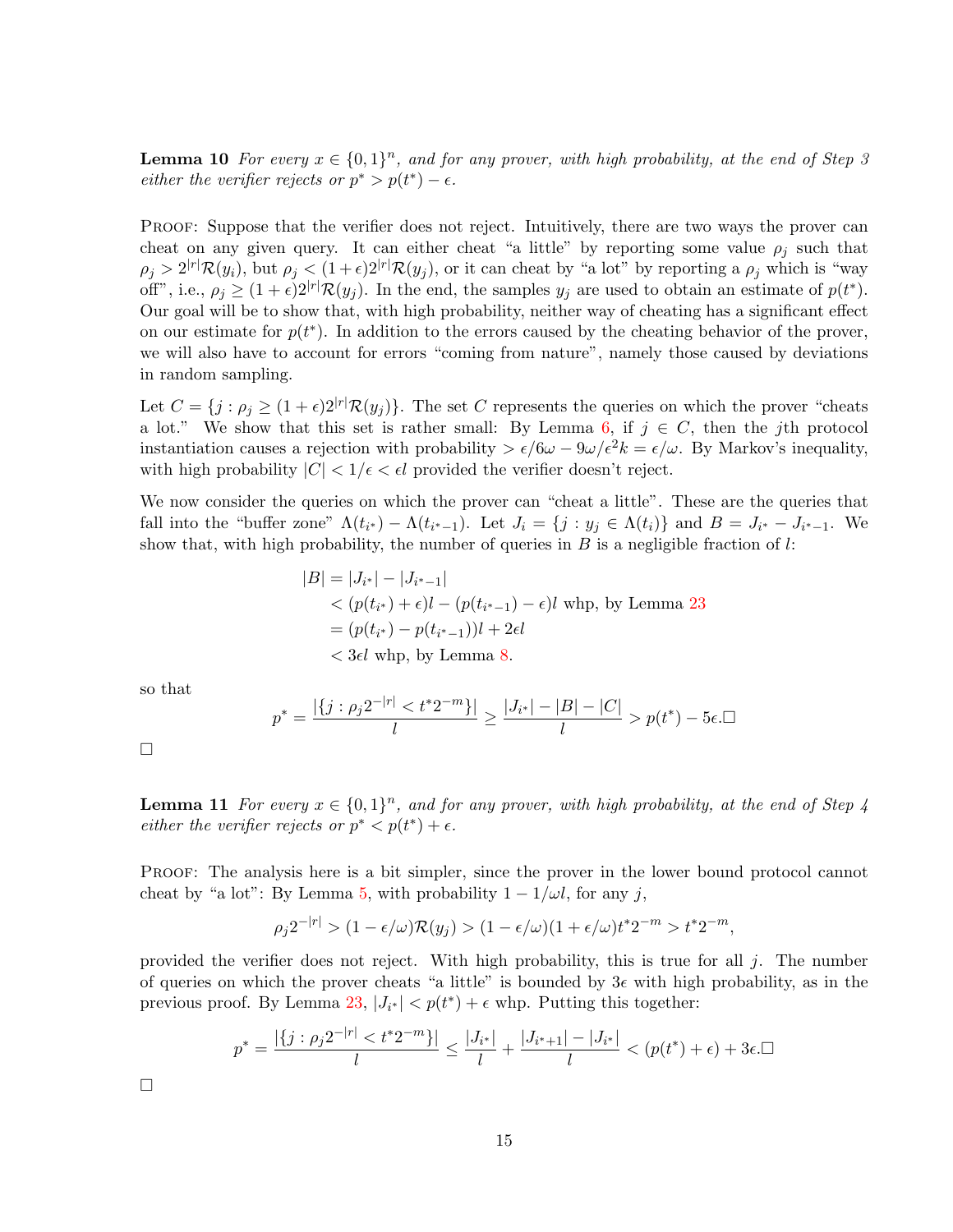### 6 The Second Phase

In the second phase of the protocol, we try to obtain an estimate for  $\mathcal{R}(L'')$ , where  $L''$  is the language  $L' \cap \Lambda(t^*)$ , i.e.,

$$
L''(y) = \begin{cases} L'(y) & \text{if } \mathcal{R}(y) \le t^* 2^{-m} \\ 0 & \text{otherwise.} \end{cases}
$$

The language L'' is δ-close to L': The number of  $y \in \{0,1\}^m$  such that  $\mathcal{R}(y) > t^*2^{-m}$  can be at most  $t^{*-1}2^m \leq \delta 2^m$ , since  $\mathcal R$  is a probability distribution. Therefore  $|L'' \Delta L'| \leq |\{0,1\}^m - \Lambda(t^*)| \leq \delta 2^m$ .

Abusing notation, let U denote the uniform distribution on  $\{0,1\}^m$ . We assume that the verifier obtains, as advice, the probability  $p_{adv} = \Pr_{y \sim \mathcal{U}}[y \in L']$ .

**Remark.** In fact, the verifier does not need to know the exact value of  $p_{adv}$ , but only an additive approximation within a term inverse polynomial in  $n$ . Therefore, the advice can be described by a string whose length is logarithmic rather than polynomial in  $n$ . If we assume that the worstto-average reduction R is uniform (i.e., an algorithm rather than a family of circuits), then the approximation of  $p_{adv}$  is the only advice needed by the verifier. Therefore, if R is uniform, our protocol needs to use only logarithmically many bits of advice.

Let 
$$
\alpha = \delta/\omega
$$
.

- 5 Verifier: Let  $l = \omega/\alpha \epsilon^3$ . Generate strings  $y_1, \ldots, y_l \in \{0, 1\}^m$  as follows: For every  $1 \leq j \leq l$ ,
	- 5.1 Toss a coin  $t_j$ , which is 1 with probability  $\alpha$ , 0 with probability  $1 \alpha$ .

5.2 If  $t_j = 1$ , choose  $y_j \sim \mathcal{R}$ . If  $t_j = 0$ , choose  $y_j \sim \mathcal{U}$ .

Let  $T = \{j : t_j = 1\}$ . Send the sequence  $y_1, \ldots, y_l$  to the prover.

- 6 Prover: For each  $1 \leq j \leq l$ , send a claim  $a_j \in \{0,1\}$  for the statement  $y_j \in L'$ . If  $a_j = 1$ , send an NP certificate for the claim. For each j, send a claim  $b_j \in \{0,1\}$  for the statement  $|G^{-1}(y_j)| \geq 2^{|r|-m}t^*$ . Let  $A^* = \{j : a_j = 1\}$ ,  $B^* = \{j : b_j = 1\}$ .
- 7 Verifier: Perform the following tests:
	- 7.1 If  $|A^* \cap \overline{T}|/|\overline{T}| < p_{adv} \alpha \epsilon$ , reject.
	- 7.2 If  $|\overline{B}^* \cap T|/|T| \notin p^* \pm 2\epsilon$ , reject.
	- 7.3 For each  $j \in B^* \cap T$ , initiate (in parallel) the lower bound protocol for the claim  $|G^{-1}(y_j)| \geq 2^{|r|-m}t^*$ . If any of the protocol instantiations fail, reject.

If all tests pass, define

$$
q^* \triangleq \frac{|A^* \cap \overline{B}^* \cap T|}{|T|}.
$$

<span id="page-15-0"></span>Let  $A = \{j : y_j \in L'\}$  and  $\overline{B}_i = \{j : y_j \in \Lambda(t_i)\}\$ . By Lemma [23,](#page-25-6) with high probability  $|\overline{T}| >$  $(1 - \alpha - \epsilon)l$  and  $|T| > (\alpha - \epsilon)l \ge \alpha l/2$ .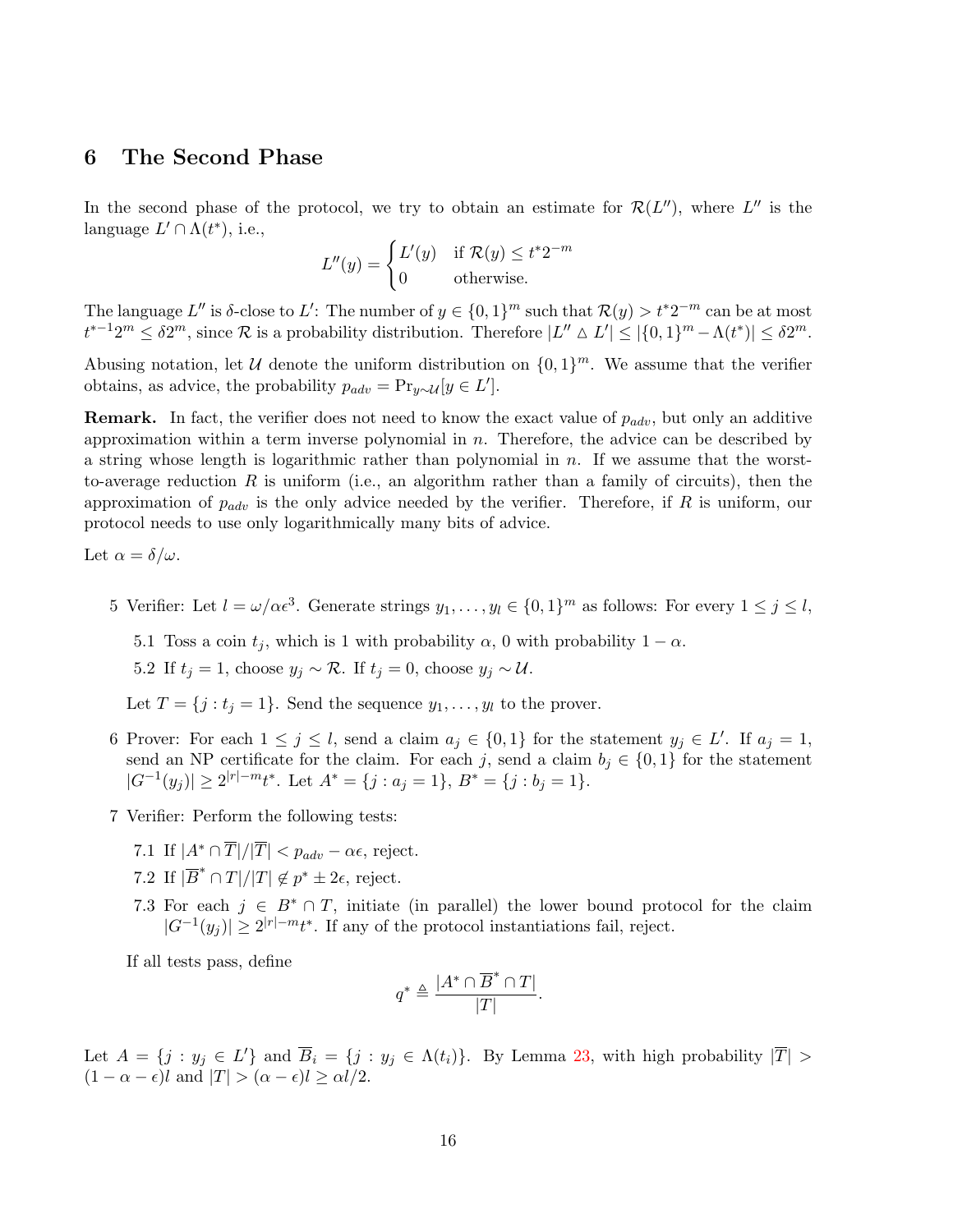**Lemma 12** For every  $x \in \{0,1\}^n$  there exists a "good" prover for which with high probability, the verifier has not rejected by the end of Step  $\gamma$  and  $q^* < \mathcal{R}(L'') + \epsilon$ .

PROOF: The good prover sends correct claims for all the queries; it gives answers  $a_j = L'(y_j)$  and  $b_j = 1$  iff  $|G^{-1}(y_j)| \ge 2^{|r|-m} t^*$ . We show this prover is likely to pass all tests.

Test 7.1: Follows directly from Lemma [23.](#page-25-6)

Test 7.2: With high probability (by Lemma [23\)](#page-25-6),  $|\overline{B}^* \cap T| \in (p(t^*) \pm \epsilon)|T|$ . By Lemmas [10](#page-13-1) and [11,](#page-14-0)  $p(t^*) \in p^* \pm \epsilon$  with high probability, so that  $|\overline{B}^* \cap T|/|T| \in p^* \pm 2\epsilon$ .

Test 7.3: Follows from Lemma [5](#page-10-1) (with high probability.)

It remains to show that  $q^* < \mathcal{R}(L'') + \epsilon$ . First,  $A^* \cap \overline{B}^* = A \cap \overline{B}_{i^*}$ , so that  $q^*$  is an unbiased estimator for the probability of a query in T falling into  $L' \cap \Lambda(t^*) = L''$ , when the queries are drawn from R. Since the number of samples in T is at least  $\alpha l/2 > \omega/\epsilon^3$ , it follows that  $q^* < \mathcal{R}(L') + \epsilon$ .  $\Box$ 

<span id="page-16-0"></span>**Lemma 13** For every  $x \in \{0,1\}^n$ , and for any prover, with high probability, the verifier either rejects by the end of Step  $\gamma$  or  $q^* > \mathcal{R}(L'') - 9\epsilon$ .

First, note that the verifier cannot make any false "yes" claims; if  $a_j = 1$ , it must be that  $y_j \in L'$ , otherwise the prover will detect a faulty NP certificate for  $y_i$ . So the verifier can only cheat by making false "no" claims. Let  $C = A - A^*$  denote the set of indices corresponding to these claims.

The central part of the proof is to show that if  $|C \cap \overline{B}^* \cap T|$  is a significant fraction of  $|T|$ , the verifier is likely to reject. Suppose the opposite is true, i.e., the prover cheats on many queries in T. We will show that the prover cannot distinguish, with significant confidence, whether a query in  $\overline{B}^*$  came from T or from  $\overline{T}$ ; so if he cheats on many queries in  $C \cap \overline{B}^* \cap T$ , (hence also in  $\overline{B}^* \cap T$ ), he will also end up cheating on a lot of queries in  $\overline{B}^* \cap \overline{T} \subseteq \overline{T}$ . But in this case the prover will get caught by Test 7.1.

<span id="page-16-1"></span>**Lemma 14** For any choice of C made by the prover in Step 6, if  $|C \cap \overline{B}_{i^*}| > 6\alpha\epsilon l$ , then with high probability,  $|C \cap \overline{T}| > 2\alpha\epsilon l$ .

PROOF: First we show that whenever  $j \in \overline{B}_{i^*}$ , the prover cannot tell if  $t_j = 1$  based on its evidence with confidence better than 1/2:

$$
\Pr[j \in T | y_1, \dots, y_l] = \Pr[j \in T | y_j]
$$

$$
= \frac{\Pr[y_j | j \in T] \Pr[j \in T]}{\Pr[y_j]}
$$

$$
\leq \frac{\Pr[y_j | j \in T] \Pr[j \in T]}{\Pr[y_j | j \notin T] \Pr[j \notin T]}
$$

$$
< \frac{(\omega \delta^{-1} 2^{-m}) \cdot \alpha}{2^{-m} \cdot (1 - \alpha)} = \frac{1}{2}.
$$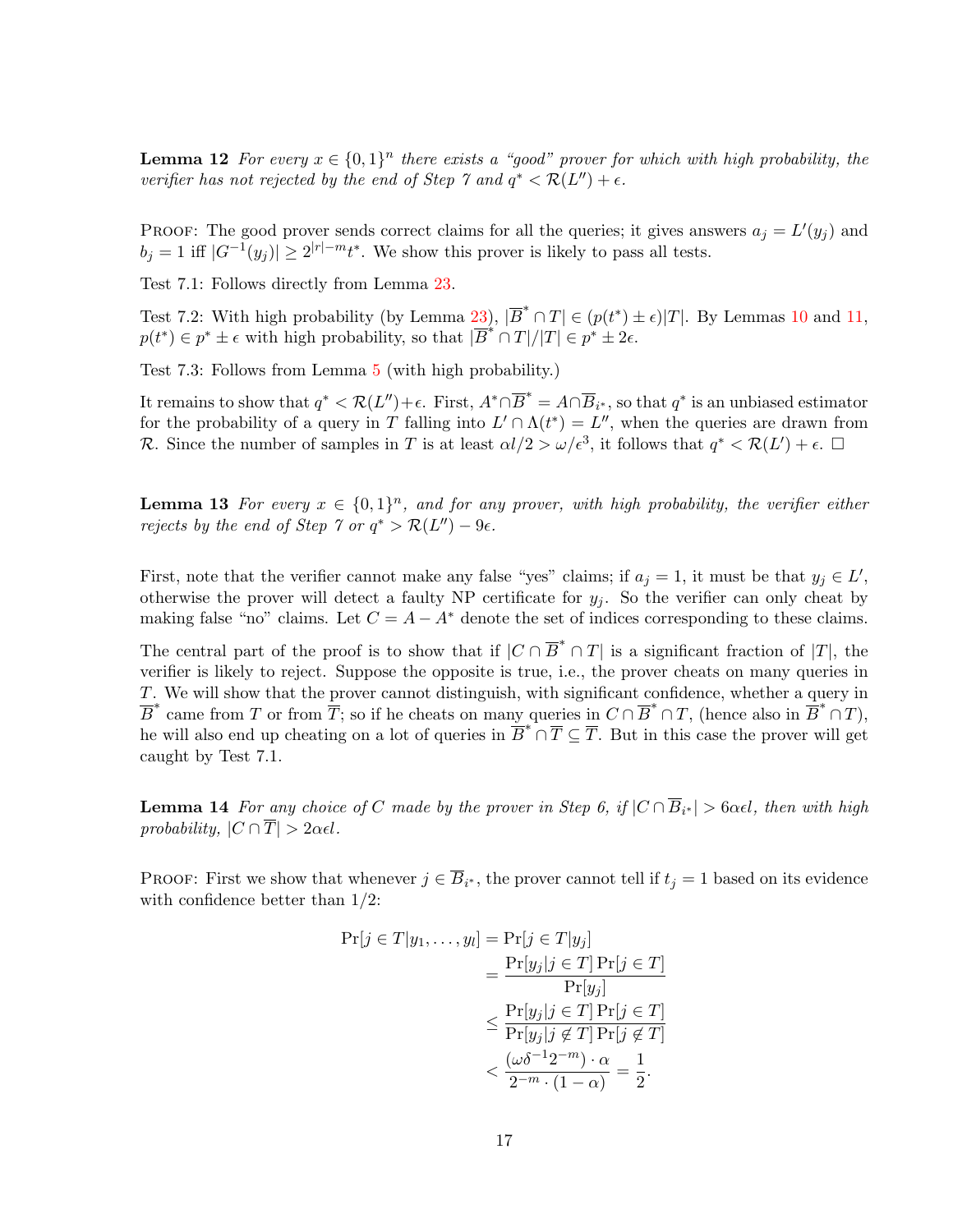Even when conditioned on seeing  $y_1, \ldots, y_l$ , the events " $j \in T$ ", where  $j \in C \cap \overline{B}_{i^*}$ , are independent. By Lemma [23,](#page-25-6) with high probability,  $|C \cap \overline{B}_{i^*} \cap T| = |\{j \in T : j \in C \cap \overline{B}_{i^*}\}| < 4\alpha\epsilon l$ , so that  $|C \cap \overline{T}| \geq |C \cap \overline{B}_{i^*} \cap \overline{T}| > 2\alpha\epsilon l.$ 

<span id="page-17-0"></span>**Lemma 15** For every  $x \in L$ , and any prover, if the verifier survives Step 7, then  $|(\overline{B}^* \triangle \overline{B}_{i^*}) \cap T|$  $7\epsilon|T|$  with high probability.

**PROOF:** Suppose the verifier survives Step 7. By Lemma [23,](#page-25-6) with high probability  $|\overline{B}_{i^*} \cap T| \in$  $(p(t^*) \pm \epsilon)|T|$  and  $|\overline{B}_{i^*-1} \cap T| \in (p(t_{i^*-1}) \pm \epsilon)|T|$ . By Lemma [8,](#page-13-0)  $p(t^*) < p(t_{i^*-1}) + \epsilon$ . Putting this together,  $|\overline{B}_{i^*} \cap T| < |\overline{B}_{i^*-1} \cap T| + 3\epsilon|T|.$ 

First we show that  $|(\overline{B}_{i^*}-\overline{B}^*) \cap T| < 3\epsilon |T|$ . By Lemma [5,](#page-10-1) with high probability,  $\overline{B}_{i^*-1} \cap T \subseteq \overline{B}^* \cap T$ , for otherwise the verifier wouldn't survive Test 7.3. It follows that

$$
|(\overline{B}_{i^*}-\overline{B}^*)\cap T)|\leq |(\overline{B}_{i^*-1}-\overline{B}^*)\cap T)|+|(\overline{B}_{i^*}-\overline{B}_{i^*-1})\cap T|=|\overline{B}_{i^*}\cap T|-|\overline{B}_{i^*-1}\cap T|<3\epsilon|T|.
$$

Now we show that  $|(\overline{B}^* - \overline{B}_{i^*}) \cap T| < \epsilon |T|$ . Since the verifier survives Test 7.2, by Lemma [10:](#page-13-1)

$$
|\overline{B}^* \cap T| \le (p^* + 2\epsilon)|T| \le (p(t^*) + 3\epsilon)|T|.
$$

On the other hand,

$$
|\overline{B}_{i^*} \cap \overline{B}^* \cap T| = |\overline{B}_{i^*} \cap T| - |(\overline{B}_{i^*} - \overline{B}^*) \cap T| > (p(t^*) - \epsilon)|T| - 3\epsilon|T| = (p(t^*) - 4\epsilon)|T|,
$$

so that

$$
|(\overline{B}^* - \overline{B}_{i^*}) \cap T| = |\overline{B}^* \cap T| - |\overline{B}_{i^*} \cap \overline{B}^* \cap T| < (p(t^*) + 3\epsilon)|T| - (p(t^*) - 4\epsilon)|T| \le 7\epsilon|T|.\square
$$

 $\Box$ 

PROOF:[Proof of Lemma [13\]](#page-16-0) If  $|C \cap \overline{B}_{i^*}| > 6\alpha\epsilon l$ , then by Lemma [14](#page-16-1)  $|C \cap \overline{T}| > 2\alpha\epsilon |\overline{T}|$ . By Lemma [23,](#page-25-6)  $|A \cap \overline{T}| < (p_{adv} + \alpha \epsilon) |\overline{T}|$  with high probability. Next,  $|A^* \cap \overline{T}| = |A \cap \overline{T}| - |C \cap \overline{T}| < (p_{adv} - \alpha \epsilon) |\overline{T}|$ , and Test 7.1 rejects.

If  $|C \cap B_{i^*}| \leq 6\alpha\epsilon l$ , then

$$
|A^* \cap \overline{B}^* \cap T| \ge |A^* \cap \overline{B}_{i^*} \cap T| - |(\overline{B}^* \triangle \overline{B}_{i^*}) \cap T|
$$
  
\n
$$
\ge (|A \cap \overline{B}_{i^*} \cap T| - |C \cap \overline{B}_{i^*}|) - |(\overline{B}^* \triangle \overline{B}_{i^*}) \cap T|
$$
  
\n
$$
\ge (R(L' \cap \Lambda(t^*)) - \epsilon)|T| - 6\alpha\epsilon l - \epsilon|T|
$$
  
\n
$$
\ge (R(L'') - 9\epsilon)|T|.\square
$$

 $\Box$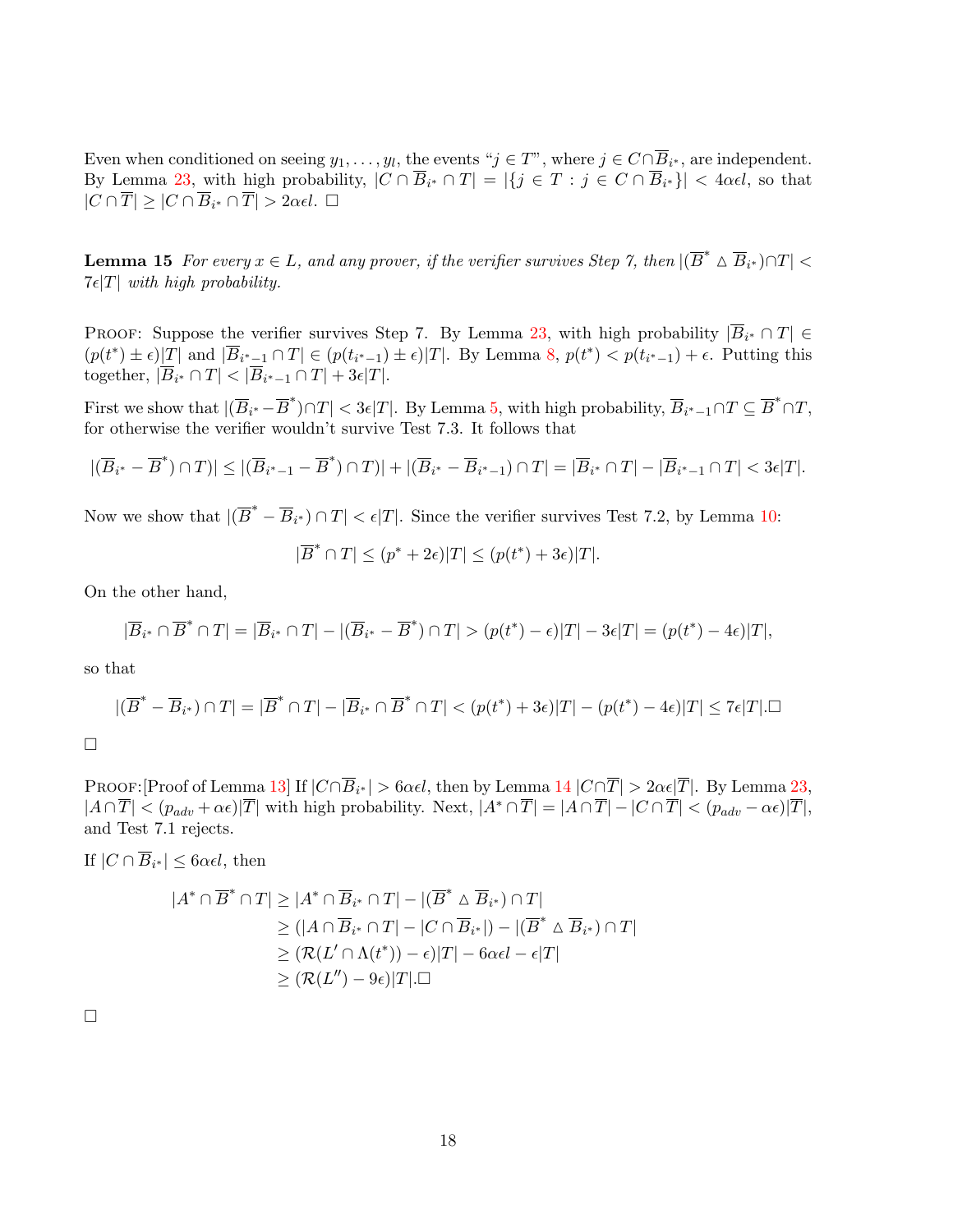# 7 The Third Phase

The third phase is a variation of the Feigenbaum-Fortnow protocol for reductions with uniform marginal distributions.

- 8 Verifier: Let  $l = \omega \log k / \epsilon^3$ . Run l independent instances of the reduction  $R_n(x; \cdot)$ . Say the ith instance produces the circuit  $C_i$  and queries  $y_{i1}, \ldots, y_{ik} \in \{0,1\}^m$ . Send the queries  $y_{ij}$ ,  $1 \leq i \leq l, 1 \leq j \leq k$  to the prover.
- 9 Prover: For each pair i, j, send a claim  $a_{ij}$  for the statement  $y_{ij} \in L'$  (accompanied by an NP certificate, if  $a_{ij} = 1$ ) and a claim  $b_{ij}$  for the statement  $|G^{-1}(y_{ij})| \geq 2^{|r|-m}t^*$ . Let  $A_j^* = \{i : a_{ij} = 1\}, B_j^* = \{i : b_{ij} = 1\}.$
- 10 Verifier: For each pair i, j, if  $b_{ij} = 1$ , initiate (in parallel) the lower bound protocol for the claim  $|G^{-1}(y_{ij})| \geq 2^{|r|-m}t^*$ . Let  $c_{ij} = a_{ij}(1-b_{ij})$ . Perform the following tests:
	- 10.1 If for any j,  $|\overline{B}_i^*|$  $j^*$ |/ $l \notin p^* \pm 2\epsilon$ , reject.
	- 10.2 If for any  $j, |A_j^* \cap \overline{B}_j^*$  $j^*$ |/l <  $q^*$  – 2 $\epsilon$ , reject.
	- 10.3 If for any i,  $C_i(y_{i1}, \ldots, y_{ik}; c_{i1}, \ldots, c_{ik})$  accepts, reject.

If all tests pass, accept.

Let  $A_j = \{i : y_{ij} \in L'\}$  and  $B_j = \{i : |G^{-1}(y_{ij})| \ge 2^{|r|-m} t^*\}.$ 

**Lemma 16** For every  $x \notin L$ , there exists a "good" prover that accepts with high probability by the end of Step 10.

PROOF: The good prover claims  $a_{ij} = L'(y_{ij})$  and  $b_{ij} = 1$  iff  $|G^{-1}(y_{ij})| \ge 2^{|r|-m} t^*$ , for all pairs i, j. By Lemmas [10,](#page-13-1) [11](#page-14-0) and [12,](#page-15-0) we may assume  $p^* \in p(t^*) \pm \epsilon$  and  $q^* \lt \mathcal{R}(L') + \epsilon$  with high probability. Consider the tests in Step 10:

Test 10.1:  $|\overline{B}_i^*|$  $j^*_{j^*}$  =  $|\overline{B}_j|/l \in p(t^*) \pm \epsilon \in p^* \pm 2\epsilon$ , with probability  $1/\omega k$  (Lemma [23\)](#page-25-6). Therefore Test 10.1 passes for all  $j$  with high probability.

Test 10.2: With probability  $1/\omega k$ ,  $|A_j^* \cap \overline{B}_j^*|$  $j^*_{j}/l = |A_j \cap \overline{B}_j|/l > \mathcal{R}(L') - \epsilon > q^* - 2\epsilon$ , so Test 10.2 passes for all  $j$  with high probability.

Test 10.3: Note that  $c_{ij} = 1$  iff  $y_{ij} \in L''$ , so that  $C_i(y_{i1}, \ldots, y_{ik}; c_{i1}, \ldots, c_{ik}) = L(x) = 0$  with probability  $1/\omega l$ . So Test 10.3 passes for all i with high probability.  $\Box$ 

**Lemma 17** For every  $x \in L$ , and for any prover, with high probability, the verifier rejects by the end of Step 10.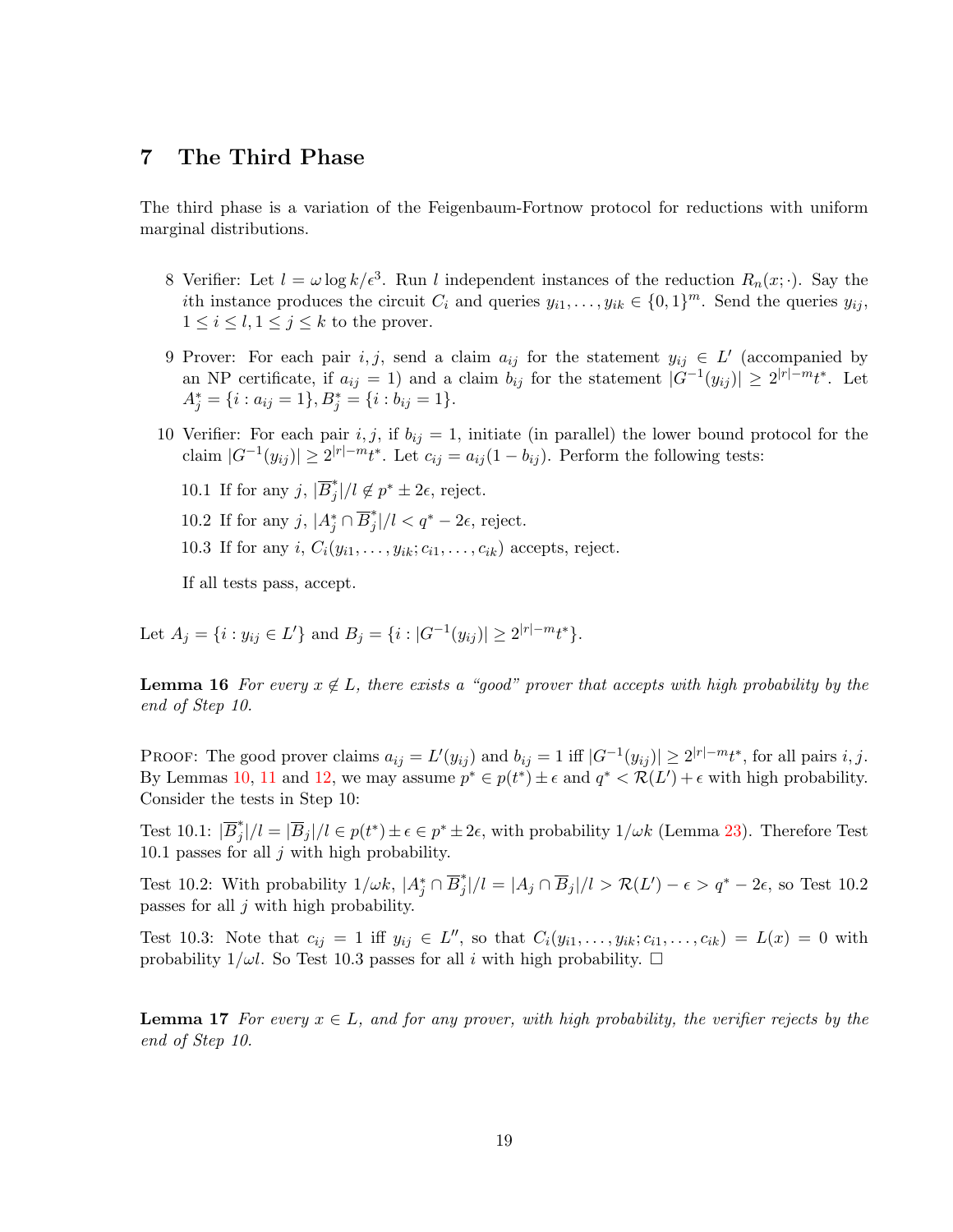Proof: Assume the verifier passes all instances of Test 10.1 and Test 10.2. We show that, with high probability, Test 10.3 must reject for some i. First, we note that with high probability for all  $1 \leq i \leq l$ ,

$$
C_i(y_{i1},\ldots,y_{ik};L''(y_{i1}),\ldots,L''(y_{ik}))=L(x)=1.
$$

Our goal us to show that there exists at least one i for which  $c_{ij} = L''(y_{ij})$  for all  $1 \leq j \leq k$ . It will then follow that Test 10.3 rejects.

There are two types of queries for which the prover can fool the verifier about membership in  $L''$ : First, there are the queries that fall into  $\overline{B}_j^* \stackrel{\wedge}{\Delta} \overline{B}_j$ , for which  $b_{ij}$  may be a lie. Then there are the queries in  $|(A_j - A_j^*) \cap \overline{B}_j^*$  $j_{j}$ , for which  $b_{ij} = 0$  but  $a_{ij}$  may be a lie. Let  $K_j$  be the set of all possible lies:

$$
K_j = (\overline{B}_j^* \wedge \overline{B}_j) \cup ((A_j - A_j^*) \cap \overline{B}_j^*).
$$

We bound  $|\overline{B}_j^* \triangle \overline{B}_j|$  in the same fashion as in Lemma [15;](#page-17-0) by that argument, we have  $|\overline{B}_j^* \triangle \overline{B}_j|$  < 7 $\epsilon l$  with probability  $1 - 1/\omega k$ . For the other term, assuming the high probability statement of Lemma [13](#page-16-0) and using Lemma [23,](#page-25-6) we have

$$
|(A_j - A_j^*) \cap \overline{B}_j^*| = |A_j \cap \overline{B}_j^*| - |A_j^* \cap \overline{B}_j^*|
$$
  
< 
$$
< (|A_j \cap \overline{B}_j| + |\overline{B}_j \triangle \overline{B}_j^*|) - |A_j^* \cap \overline{B}_j^*|
$$
  
< 
$$
< ((\mathcal{R}(L'') + \epsilon)l + 7\epsilon l) - (q^* - 2\epsilon)l
$$
  

$$
= (\mathcal{R}(L') - q^*)l + 10\epsilon l
$$
  

$$
< 19\epsilon l.
$$

By our choice of k, the inequality holds with probability  $1-1/\omega k$ . It follows that  $|K_j| \leq 26\epsilon l < 1/k$ with probability  $1-1/\omega k$ , so by a union bound we have that  $|K_j| < l/k$  for all  $1 \le j \le k$  with high probability. Now

$$
|K_1 \cup \cdots \cup K_k| \leq |K_1| + \cdots + |K_k| < l,
$$

so there must exist at least one index  $i, 1 \leq i_0 \leq l$  such that  $i \notin K_1 \cup \cdots \cup K_k$ . In other words, for at least one index *i*, the prover must provide correct claims  $c_{ij} = L''(y_{ij})$  for all *j*, and Test 10.3 rejects.  $\square$ 

# 8 Average-case Complexity for Arbitrary Samplable Distributions

In this section we generalize our results to seach problems and to arbitrary samplable distributions and we prove the following result.

<span id="page-19-0"></span>**Theorem 18** Let L be a language that is NP-hard under polynomial-time reductions,  $V'$  be an NPrelation,  $\mathcal{D}'$  be an arbitrary polynomial-time samplable ensemble of distributions, and  $\delta = n^{-O(1)}$ . If there is a non-adaptive  $\delta$  worst-to-average reduction from L to  $(V', \mathcal{D}')$ , then  $\overline{L} \in \text{NP}/\text{poly}}$ .

To understand the meaning of Theorem [18,](#page-19-0) consider a polynomial time computable function  $f()$ and a samplable distribution of inputs  $\mathcal{D}'$ , and suppose that we want to prove that  $f()$  is a one-way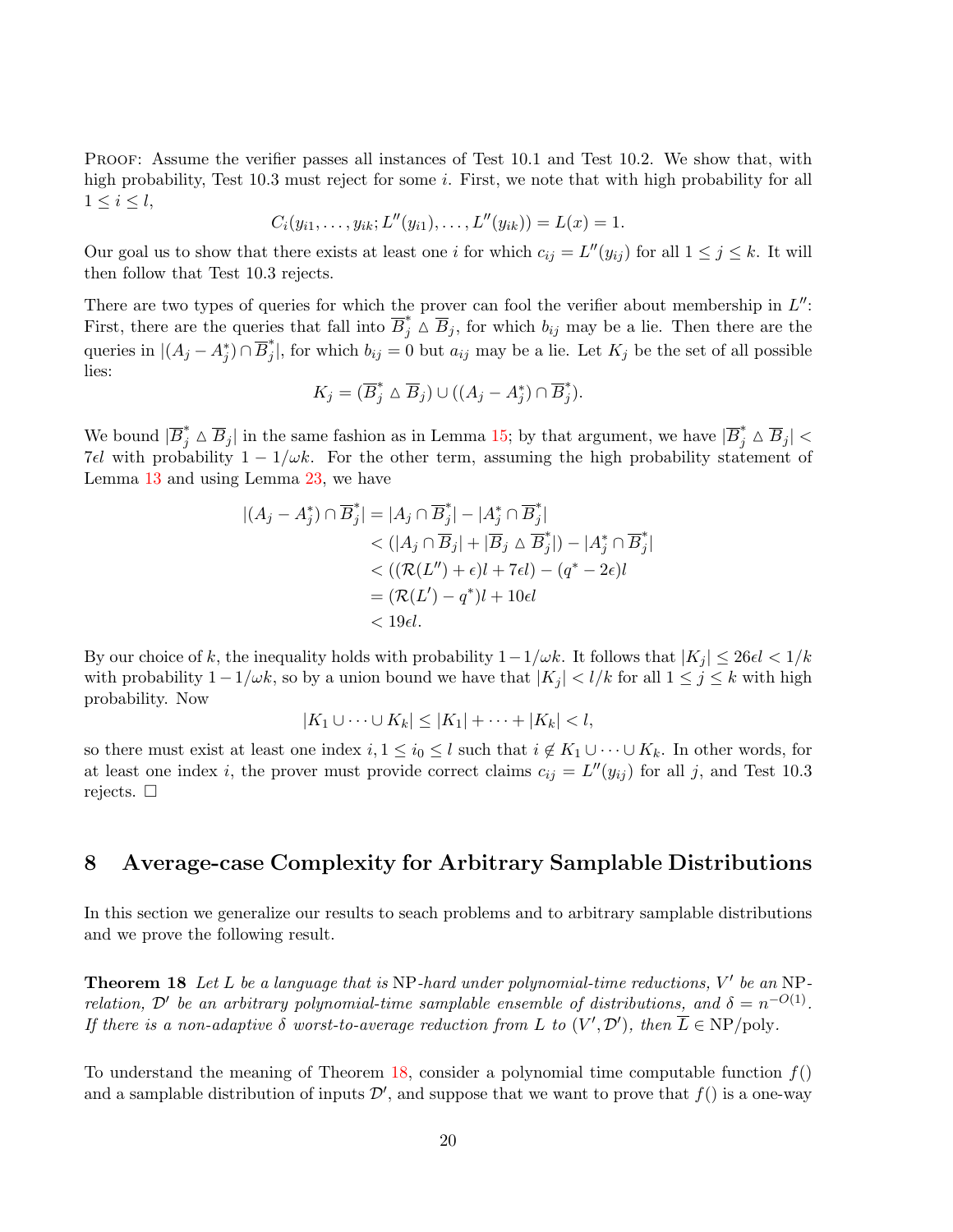<span id="page-20-2"></span>function with respect to the distribution  $\mathcal{D}'$ . We may set our aim low, and only try to prove that  $f()$  is just infinitely often a weak one-way function. This means that there is a polynomial p such that, for every polynomial time inverter A, the computation  $A(f(x))$  fails with probability at least  $1/p(n)$  to output a preimage of  $f(x)$ , where the probability is over the coin tosses of A and the sampling of x from  $\mathcal{D}_n$ , and the statement is true for infinitely many n. We could try to provide evidence for the hardness of  $f()$  by giving a reduction showing that an adversary that inverts A with probability better than  $1 - 1/p(n)$  on all input lengths would imply a BPP algorithm for a presumably hard language L. Theorem [18](#page-19-0) implies that if such a reduction is non-adaptive, then  $L \in \text{coNP}/\text{poly}$ , and if L were NP-hard we would have a collapse of the polynomial hierarchy.

In order to apply Theorem [18](#page-19-0) to our setting, consider the NP relation  $V'$  made of pairs  $(f(x), x)$ , and define the distribution  $\mathcal{D}'$  as the distribution of  $f(x)$  when x is sampled from  $\mathcal{D}$ . Then solving the search problem of V' on a random instance of  $\mathcal{D}'$  is the same as inverting  $f(x)$  on a random x taken from  $\mathcal{D}$ . A non-adaptive reduction of a decision problem  $L$  to such a problem implies that  $L \in \text{coNP}/\text{poly}.$ 

<span id="page-20-0"></span>Theorem [18](#page-19-0) is an immediate consequence of Theorem [7](#page-12-0) and the following two lemmas:

**Lemma 19** For every NP-relation  $V \subseteq \{0,1\}^n \times \{0,1\}^m$  (where  $m = n^{O(1)}$ ) there exists an NPlanguage L' and a constant c such that there is a  $O(\delta m^2)$ -to- $\delta$  average-to-average reduction from  $(V,\mathcal{U})$  to  $(L',\mathcal{U})$ .

<span id="page-20-1"></span>**Lemma 20** For every NP-relation V and polynomial-time samplable ensemble of distributions  $D$ there exists an NP-relation V' such that there is a  $O(\delta \text{poly}(n))$ -to- $\delta$  average-to-average reduction from  $(V, \mathcal{D})$  to  $(V', \mathcal{U})$ .

Analogues of these lemmas are known in the context of the distributional hardness of NP-problems. A variant of Lemma [19](#page-20-0) appears Ben-David et al. [\[BCGL89\]](#page-23-2), while a variant of Lemma [20](#page-20-1) was proved by Impagliazzo and Levin [\[IL90\]](#page-24-10). Our proofs are in essence a recasting of these arguments in the formalism of nonadaptive average-to-average reductions.

PROOF: [Proof of Lemma [19\]](#page-20-0) As in [\[BCGL89\]](#page-23-2), we first reduce the search problem V to a search problem with a unique witness, then encode the bits of the witness in the language  $L'$ . The first step is based on the hashing argument of Valiant and Vazirani [\[VV86\]](#page-25-7). The reduction, as described below, only succeeds with probability  $1/16$ , but this can be amplified to  $2/3$  by applying the reduction say 100 times in parallel.

Let  $a[i]$  denote the *i*th bit of a binary string a. Given  $a, b \in \{0, 1\}^n$ , define  $a \cdot b = \sum_{i=1}^n a[i]b[i]$ mod 2. We specify the language L as follows: Given  $x \in \{0,1\}^n, a_1, \ldots, a_m \in \{0,1\}^m, k, j \in [m],$ let  $(x, c_1, \ldots, c_m, k, j) \in L'$  if there exists a  $w \in \{0, 1\}^m$  such that  $V(x, w) = 1$  and  $w \cdot c_i = 0$  for  $1 \leq i \leq k$  and  $w[j] = 1$ . It is immediate that  $L \in \text{NP}$ .

The reduction works as follows: On input  $x \in \{0,1\}^n$ , independently choose  $c_1, \ldots, c_m \sim \mathcal{U}(\{0,1\}^m)$ and generate the queries  $q_{kj} = (x, c_1, \ldots, c_m, k, j)$  for all  $1 \leq k \leq m$  and  $1 \leq j \leq m$ . Let  $a_{kj} \in \{0, 1\}$ denote the claimed answer to query  $q_{kj}$  and  $w_k$  be the concatenation  $a_{k1} \ldots a_{km}$ . The decoder looks for an index k such that  $w_k$  is a witness for  $(x, a_1, \ldots, a_m, k, j)$  for all  $1 \leq j \leq m$  and outputs  $w_k$ ; if no such k is found the decoder returns the string  $0^m$ .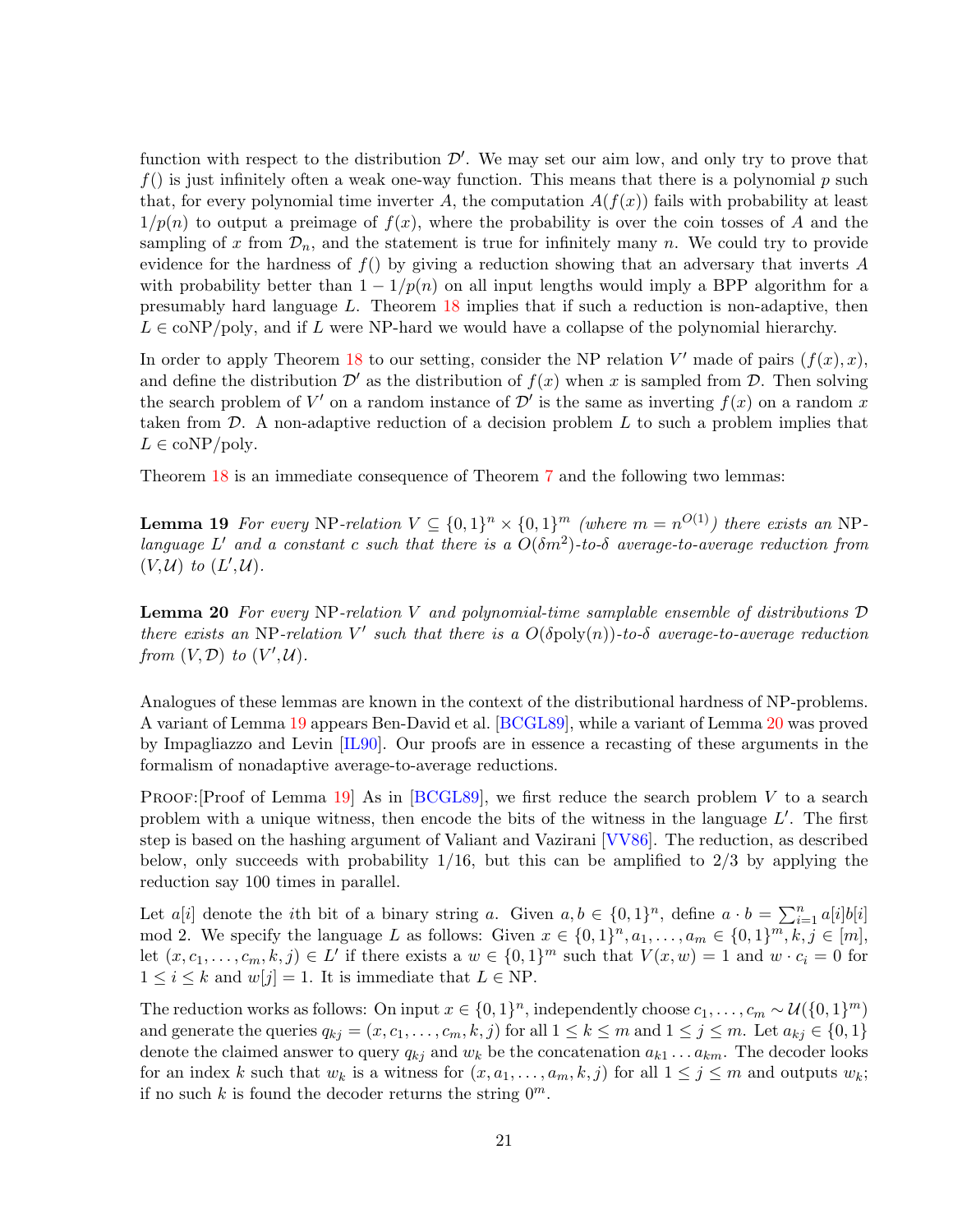Let  $L^*$  be an arbitrary decision oracle that is  $\delta$ -close to  $L'$ . Say an input x is good in  $L^*$  if for all  $1 \leq k \leq m, 1 \leq j \leq m$ ,

$$
\Pr_{c_1,\ldots,c_m,r}[L^*(x,c_1,\ldots,c_m,k,j;r) = L(x,c_1,\ldots,c_m,k,j)] > 15/16.
$$

By a pigeonhole argument,  $x \sim U_n$  is good with probability at least  $1 - O(\delta m^2)$ . We show that the reduction succeeds on a good input with probability 1/16. By the Valiant-Vazirani argument, for  $k = \log_2 |\{w : V(x; w)\}|$ , with probability 1/8 there exists a unique w such that  $w \cdot c_i = 0$ for  $1 \leq i \leq k$ . It follows that whenever x is good and  $x \in L_V$ , with probability at least  $1/16$ ,  $L^*(x, c_1, \ldots, c_m, k, j; r) = w[j]$  for all  $1 \leq j \leq m$ , so the decoder encounters the witness  $w$ .  $\Box$ 

**Remark.** The argument can be strengthened to obtain a  $O(\delta m)$ -to- $\delta$  average-to-average reduction from  $(V, U)$  to  $(L', U)$  by applying a Hadamard code to the witness w in L' instead of revealing its bits.

PROOF: [Proof of Lemma [20\]](#page-20-1) Let S denote the sampler that yields the distribution ensemble  $\mathcal{D}$ : We think of S as a polynomial-time computable function from  $\{0,1\}^n \times \{0,1\}^{|r|} \to \{0,1\}^n$ , where  $|r| = \text{poly}(n)$  such that  $S(1^n, \mathcal{U}_{r(n)}) = \mathcal{D}_n$ .

Let  $V'$  be an NP-relation for language  $L'$ , whose inputs are

- 1. A string l such that  $|l| = n$ ,
- 2. An integer  $k \in ||r||$ , which will encode the entropy of a string from  $\mathcal{D}$ ,
- 3. A pairwise independent hash function  $h_1: \{0,1\}^n \to \{0,1\}^{k+6}$ ; for example,  $h_1(x) = Ax + b$ , where  $A \in \{0,1\}^{n \times (k+6)}, b \in \{0,1\}^{k+6}$ ,
- 4. A pairwise independent hash function  $h_2: \{0,1\}^{|r|} \rightarrow \{0,1\}^{|r|-k-3}$ , for example  $h_2(r)$  $Ar + b, A \in \{0, 1\}^{|r| \times (|r| - k - 3)}, b \in \{0, 1\}^{|r| - k - 3},$
- 5. A string  $z \in \{0,1\}^{k+6}$ ,
- 6. A padding string  $p \in \{0,1\}^{n|r|+(|r|-n-1)k}$ , so that the length of the input depends only on n (and  $|r|$ ) but not on k.

A pair  $(w, r)$  is an NP-witness for input  $(l, k, h_1, h_2, z, p)$  in V' if  $V(S(1^n, r); w) = 1$  and  $h_1(D(1^n, r)) =$  $z_1$  and  $h_2(r) = 0$ .

On input x, where  $|x| = n$ , the reduction produces queries  $(l, k, h_1, h_2, h_1(x), p)$ , for all possible values of k by choosing l as a random string of length n, and  $h_1$ ,  $h_2$  and p uniformly at random from their range. The decoder looks at all answers  $(w_k, r_k)$ , and returns  $w_k$  if  $V(S(1^n, r_k); w_k) = 1$ for some k. If no such k is found, the decoder returns the string  $0^m$ .

Suppose  $F^*$  is a  $\delta$ -approximate oracle for V' with respect to the uniform ensemble. Given  $x \in$  $\{0,1\}^n$ , we call an instance  $(l,k,h_1,h_2,z,p)$  good for x if  $|l|=|x|=n$  and the following three conditions are satisfied:

1.  $k = |- \log_2 \mathcal{D}(x)|$  and  $z = h_1(x)$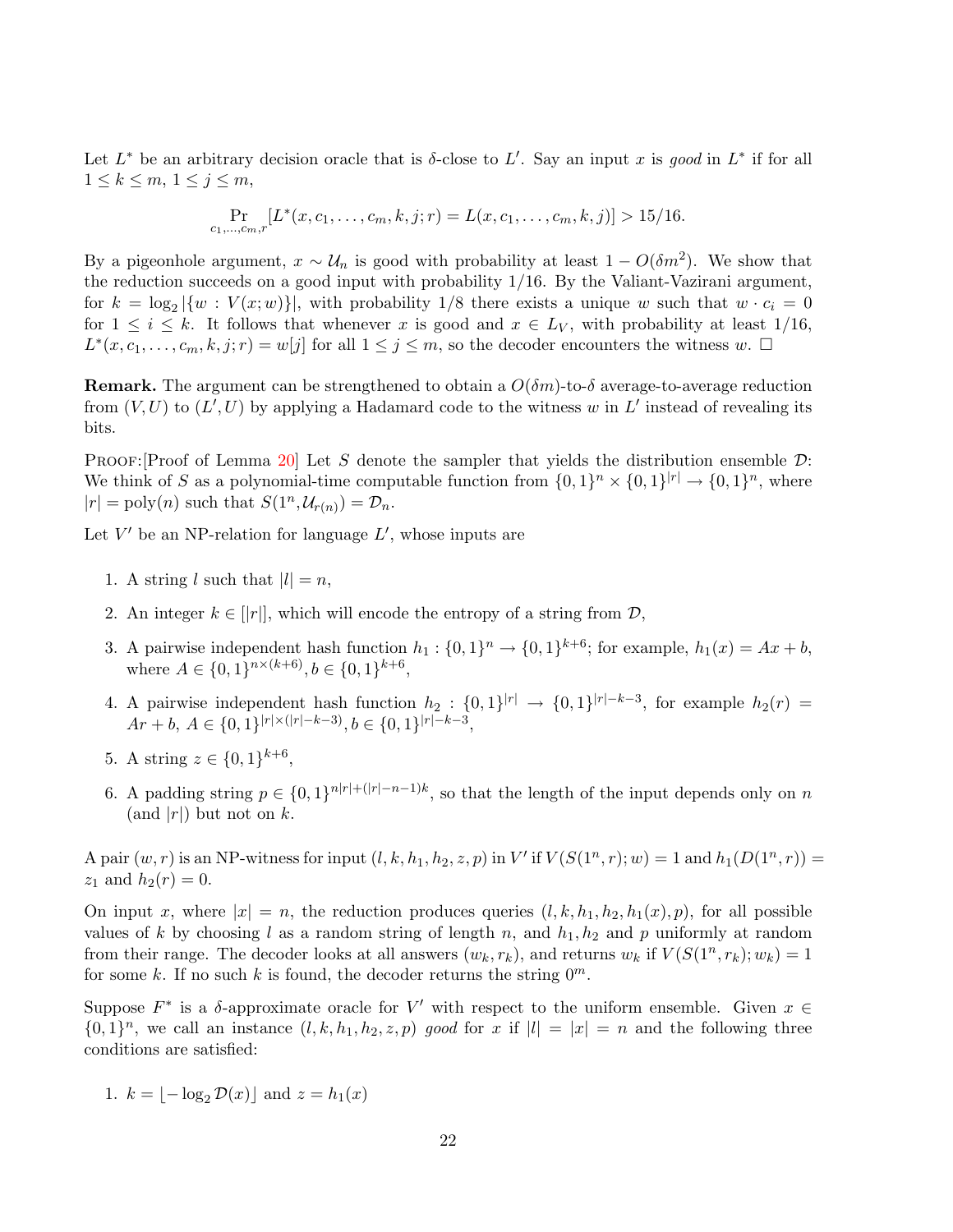- 2. There exists an r such that  $h_1(S(1^n, r)) = z$  and  $h_2(r) = 0$
- 3. If, for some r,  $h_1(S(1^n, r)) = z$  and  $h_2(r) = 0$ , then  $D(r) = x$ .

Let  $G(x)$  denote the set of all queries in L' that are good for x. It is immediate that the sets  $G(x)$  are pairwise disjoint over all  $x \in \{0,1\}^n$ . On the one hand, we will show that, on input x, the reduction has a constant probability of producing a query that lands in  $G(x)$ . Moreover, conditioned on k, this query is uniformly distributed in  $G(x)$ . If  $x \in L$  and  $F^*$  and  $V'$  agree on the query that falls within  $G(x)$ , then  $F^*(x) = (w, r)$  with  $S(1^n, r) = x$ , so  $V(x; w) = 1$ . On the other hand, we will show that when  $x \sim \mathcal{D}$ , with probability at least  $1 - \delta |r|$ ,  $F^*$  and V' do agree on a constant fraction of  $G(x)$  for every k, so that the reduction has a constant probability of producing a query on which  $F^*$  and  $V'$  agree.

**Claim 21** Let  $x \in \{0,1\}^n$ ,  $k = \lfloor -\log_2 \mathcal{D}(x) \rfloor$ . With probability 3/4 over the choice of l,  $h_1, h_2$  and p, the instance  $(l, k, h_1, h_2, h_1(x), p)$  is in  $G(x)$ .

PROOF: Proof of Claim We first show that, with probability  $7/8$ , the instance satisfies the second condition for goodness, i.e., there exists an r such that  $S(1^n, r) = x$  and  $h_2(r) = 0$ . If  $S(1^n, r) = x$ , let  $I_r$  be an indicator for the event  $h_2(r) = 0$ . By our choice of  $k, |\{r : S(1^n, r) = x\}| \geq 2^{|r| - k}$ , so that

$$
\mathcal{E}[\sum_{r:S(1^n,r)=x}I_r] \ge 2^{|r|-k}\mathcal{E}[I_r] = 8.
$$

As the  $I_r$  are pairwise independent, the variance of this sum is at most the expectation, so by Chebyshev's inequality at least one  $I_r = 1$  with probability 7/8.

Now we look at the probability of satisfying the third condition for goodness. Fix  $r$  such that  $S(1^n, r) \neq x$ . By pairwise independence,  $Pr_{h_1}[h_1(S(1^n, r)) = h_1(x)] = 2^{-k-6}$ , and independently,  $Pr_{h_2}[h_2(r) = 0] = 2^{-|r|+k+3}$ . It follows that

$$
\Pr[\exists r : S(1^n, r) \neq x \land h_1(S(1^n, r)) = h_1(x) \land h_2(r) = 0]
$$
  
\n
$$
\leq \sum_{r : S(1^n, r) \neq x} \Pr[h_1(S(1^n, r)) = h_1(x)] \Pr[h_2(r) = 0]
$$
  
\n
$$
\leq \sum_{r \in \{0, 1\}^{|r|}} 2^{-k-6} 2^{-|r|+k+3} = 1/8.
$$

<span id="page-22-0"></span>It follows that both conditions for goodness are satisfied with probability at least  $3/4$ .  $\Box$ 

**Claim 22** For every  $x \in \{0,1\}^n$ ,  $\mathcal{U}(G(x)) \geq \frac{3}{64} \cdot \frac{\mathcal{D}(x)}{|r|}$  $\frac{\eta(x)}{|r|}$ .

PROOF: [Proof of Claim] Consider a random string  $(k, h_1, h_2, z, p)$ . With probability  $1/|r|$ ,  $k =$  $[-\log_2 \mathcal{D}(x)]$ . Conditioned on this,  $z = h_1(x)$  with probability  $2^{-k-3}$ . By the last Claim, with probability 3/4 over l,  $h_1$ ,  $h_2$ ,  $p$ ,  $(l, k, h_1, h_2, h_1(x), p)$  is in  $G(x)$ . Putting this together,

$$
\Pr[(l, k, h_1, h_2, z, p) \in G(x)] \ge \frac{1}{|r|} \cdot \frac{3}{4} \cdot 2^{-k-3} \ge \frac{3}{64} \cdot \frac{\mathcal{D}(x)}{|r|} \cdot \square
$$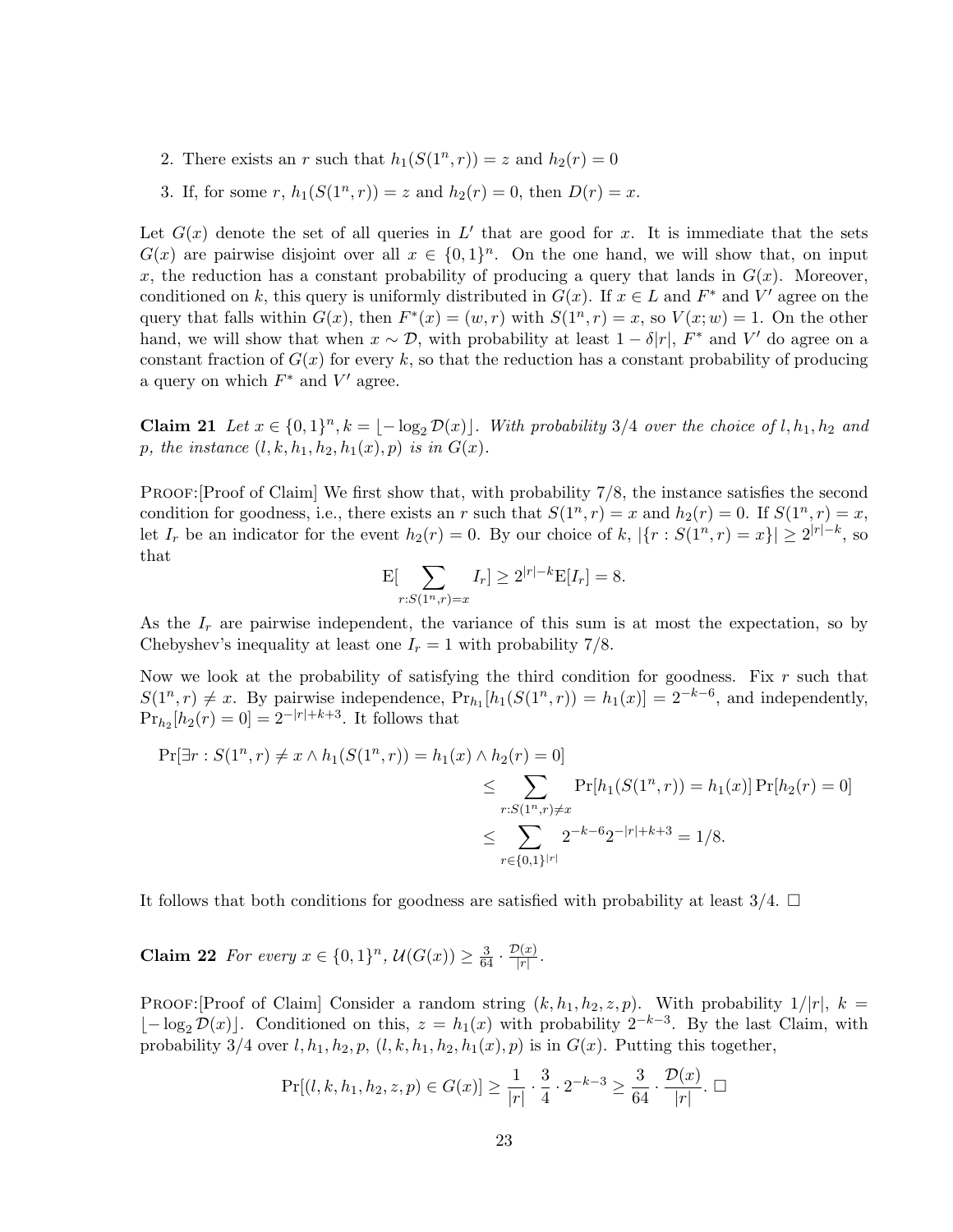<span id="page-23-4"></span> $\Box$ 

Let Z denote the set of all  $x \in L_V$  for which

$$
\Pr_{y \sim \mathcal{U}, F^*}[V'(y, F^*(y)) = 1 | y \in G(x)] > 8/9,
$$

so that if the k-th query  $q_k$  lands into  $G(x)$ , the answer  $(w_k, r_k)$  has a 8/9 probability of being a good witness for the query. It follows that, unconditionally,  $V(q_k, F^*(q_k)) = 1$  with probability at least  $8/9 \cdot 3/4 = 2/3$ , and the decoder is successful on the queries that come from S.

On the other hand, by the disjointness of the sets  $G(x)$ ,

$$
\delta \geq \sum_{x \in L_V} \mathcal{U}(G(x)) \Pr_{y \sim \mathcal{U}}[V'(y, F^*(y)) = 0 | y \in G(x)]
$$
  
> 
$$
\sum_{x \in \overline{Z}} \mathcal{U}(G(x)) \cdot \frac{1}{9}
$$
  

$$
\geq \sum_{x \in \overline{Z}} \frac{1}{9} \cdot \frac{3}{64} \cdot \frac{\mathcal{D}(x)}{|r|} \text{ by Claim 22}
$$
  
=  $\Omega(\mathcal{D}(\overline{Z})/|r|),$ 

so that  $\mathcal{D}(\overline{Z}) = O(\delta|r|)$ .  $\Box$ 

# 9 Acknowledgements

We thank Madhu Sudan for suggesting the relevance of [\[IL90\]](#page-24-10), Oded Goldreich for stressing the relevance of our result to the question of basing cryptography on NP-hardness, and Amit Sahai for helpful discussions. The hiding protocol was suggested by Manikandan Narayanan.

### References

- <span id="page-23-1"></span>[AD97] Miklós Ajtai and Cynthia Dwork. A public-key cryptosystem with worst-case/average-case equivalence. In Proceedings of the 29th ACM Symposium on Theory of Computing, pages 284–293, 1997. [2,](#page-1-2) [4](#page-3-0)
- <span id="page-23-3"></span>[AH91] W. Aiello and J. Håstad. Statistical zero-knowledge languages can be recognized in two rounds. Journal of Computer and System Sciences, 42:327–345, 1991. [7,](#page-6-2) [12](#page-11-1)
- <span id="page-23-0"></span>[Ajt96] Miklós Ajtai. Generating hard instances of lattice problems. In Proceedings of the 28th ACM Symposium on Theory of Computing, pages 99–108, 1996. [2,](#page-1-2) [4](#page-3-0)
- <span id="page-23-2"></span>[BCGL89] Shai Ben-David, Benny Chor, Oded Goldreich, and Michael Luby. On the theory of average-case complexity. In Proceedings of the 21st ACM Symposium on Theory of Computing, pages 204–216, 1989. [4,](#page-3-0) [5,](#page-4-0) [7,](#page-6-2) [21](#page-20-2)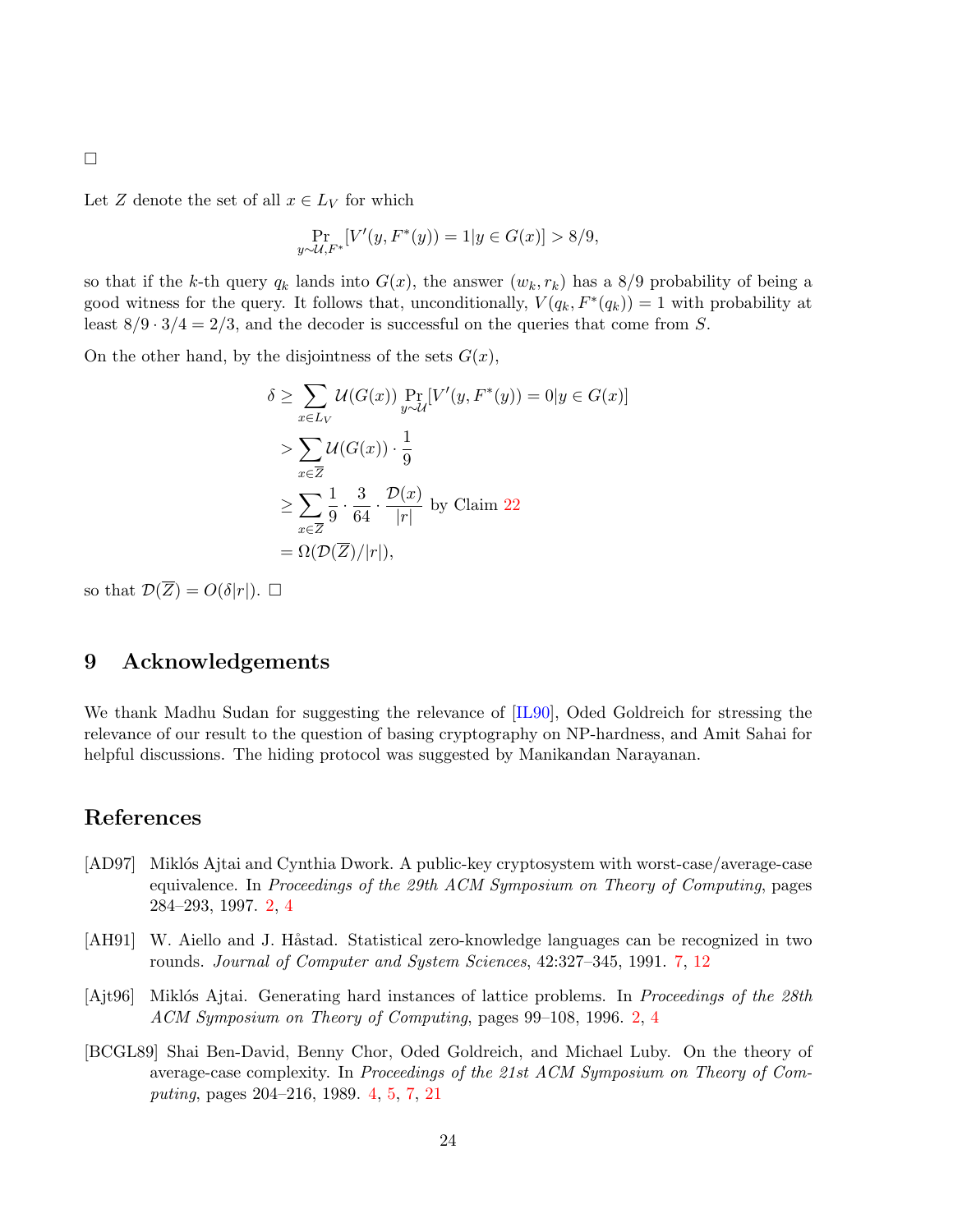- <span id="page-24-9"></span>[BK95] Manuel Blum and Sampath Kannan. Designing programs that check their work. Journal of the ACM, 41(1):269–291, 1995. Also in STOC'89. [4](#page-3-0)
- <span id="page-24-6"></span>[BLR93] Manuel Blum, Michael Luby, and Ronitt Rubinfeld. Self-testing/correcting with applications to numerical problems. Journal of Computer and System Sciences, 47(3):549–595, 1993. [4](#page-3-0)
- <span id="page-24-8"></span>[Blu88] Manuel Blum. Designing programs to check their work. Technical Report 88-09, ICSI, 1988. [4](#page-3-0)
- <span id="page-24-4"></span>[Bra79] Gilles Brassard. Relativized cryptography. In Proceedings of the 20th IEEE Symposium on Foundations of Computer Science, pages 383–391, 1979. [3](#page-2-1)
- <span id="page-24-2"></span>[DH76] Whitfield Diffie and Martin E. Hellman. New directions in cryptography. IEEE Transactions on Information Theory,  $I22(6):644-654$  $I22(6):644-654$  $I22(6):644-654$ , 1976. 2
- <span id="page-24-3"></span>[FF93] Joan Feigenbaum and Lance Fortnow. On the random-self-reducibility of complete sets. SIAM Journal on Computing, 22:994–1005, 1993. [2,](#page-1-2) [4,](#page-3-0) [11](#page-10-2)
- <span id="page-24-5"></span>[GG98] Oded Goldreich and Shafi Goldwasser. On the possibility of basing cryptography on the assumption that  $P \neq NP$ . Unpublished manuscript, 1998. [3,](#page-2-1) [4](#page-3-0)
- <span id="page-24-12"></span>[GKST02] Oded Goldreich, Howard Karloff, Leonard Schulman, and Luca Trevisan. Lower bounds for linear locally decodable codes and private information retrieval. In *Proceedings of the* 17th IEEE Conference on Computational Complexity, pages 175–183, 2002. [5](#page-4-0)
- <span id="page-24-13"></span>[GS86] Shafi Goldwasser and Michael Sipser. Private coins versus public coins in interactive proof systems. In Proceedings of the 18th ACM Symposium on Theory of Computing, pages 59–68, 1986. [7,](#page-6-2) [11](#page-10-2)
- <span id="page-24-14"></span>[HVV04] Alexander Healy, Salil Vadhan, and Emanuele Viola. Using nondeterminism to amplify hardness. In Proceedings of the 36th ACM Symposium on Theory of Computing, pages 192–201, 2004. [9](#page-8-0)
- <span id="page-24-10"></span>[IL90] Russell Impagliazzo and Leonid Levin. No better ways to generate hard NP instances than picking uniformly at random. In Proceedings of the 31st IEEE Symposium on Foundations of Computer Science, pages 812–821, 1990. [4,](#page-3-0) [5,](#page-4-0) [7,](#page-6-2) [21,](#page-20-2) [24](#page-23-4)
- <span id="page-24-1"></span>[Imp95] Russell Impagliazzo. A personal view of average-case complexity. In Proceedings of the 10th IEEE Conference on Structure in Complexity Theory, pages 134–147, 1995. [1,](#page-0-0) [2,](#page-1-2) [8](#page-7-2)
- <span id="page-24-11"></span>[KT00] Jonathan Katz and Luca Trevisan. On the efficiency of local decoding procedures for error correcting codes. In Proceedings of the 32nd ACM Symposium on Theory of Computing, pages 80–86, 2000. [5,](#page-4-0) [7](#page-6-2)
- <span id="page-24-0"></span>[Lev86] Leonid Levin. Average case complete problems. SIAM Journal on Computing, 15(1):285– 286, 1986. [1](#page-0-0)
- <span id="page-24-7"></span>[Lip89] Richard Lipton. New directions in testing. In Proceedings of DIMACS Workshop on Distributed Computing and Cryptography, 1989. [4](#page-3-0)